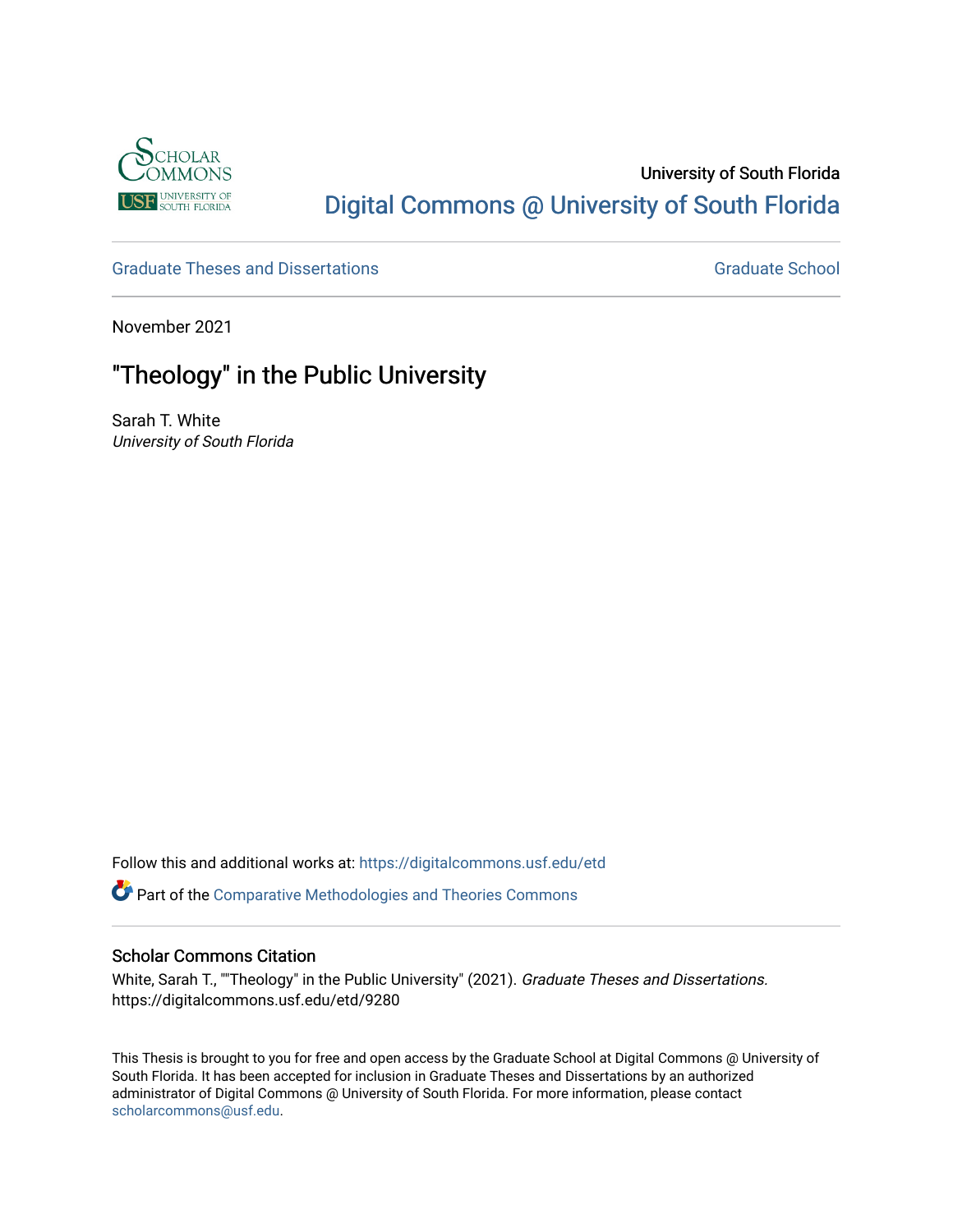"Theology" in the Public University

by

Sarah T. White

A thesis submitted in partial fulfillment of the requirements for the degree of Master of Arts in Religious Studies Department of Religious Studies College of Arts and Sciences University of South Florida

Major Professor: Michael DeJonge Ph.D. Adib Farhadi Ph.D. Garrett Potts Ph.D.

> Date of Approval: November 10, 2021

Keywords: Essential, Peacebuilding, Conflict, Secular

Copyright © 2021, Sarah T. White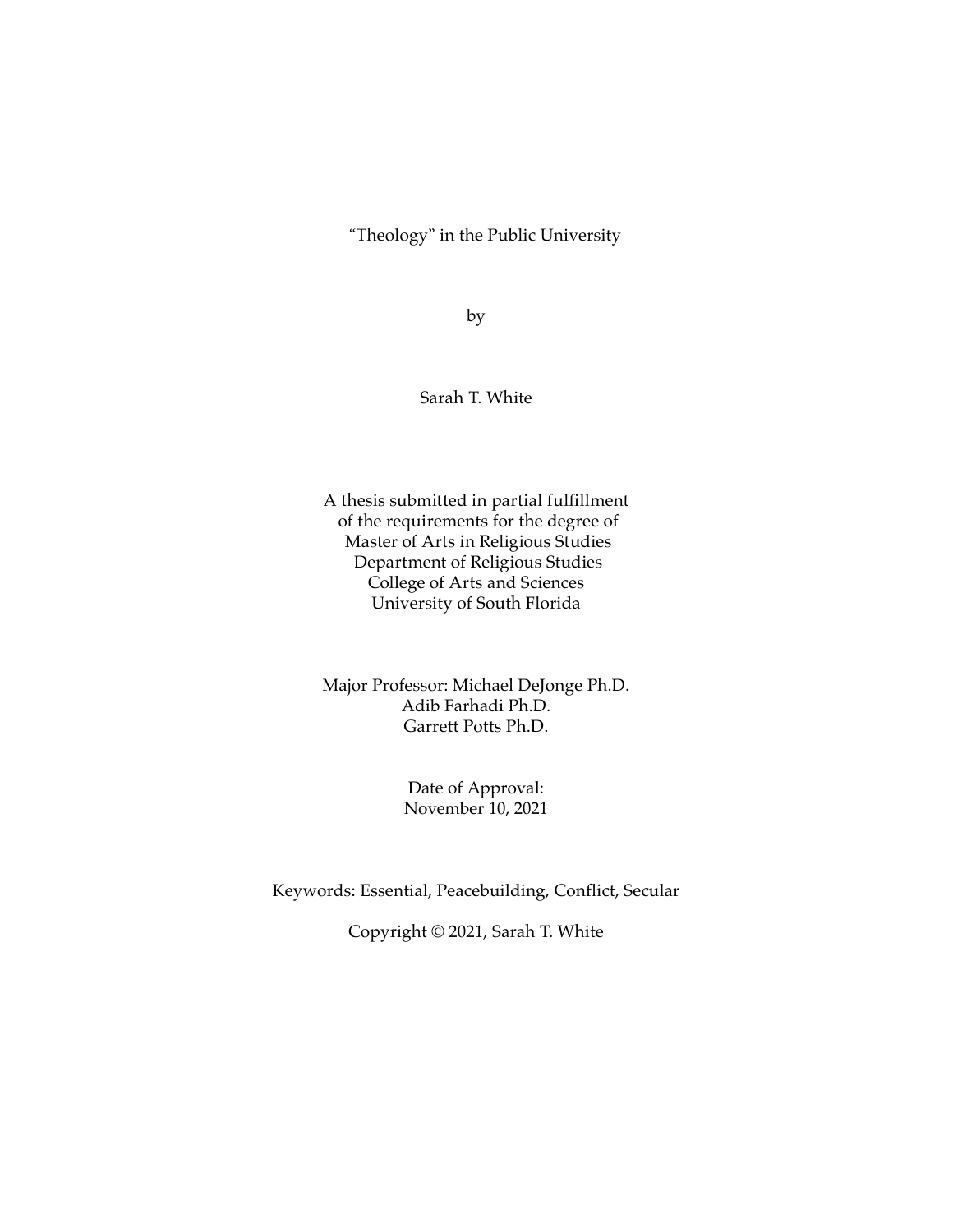# **DEDICATION**

This project is dedicated to my loving and supportive parents, Joan and Jim Tripp.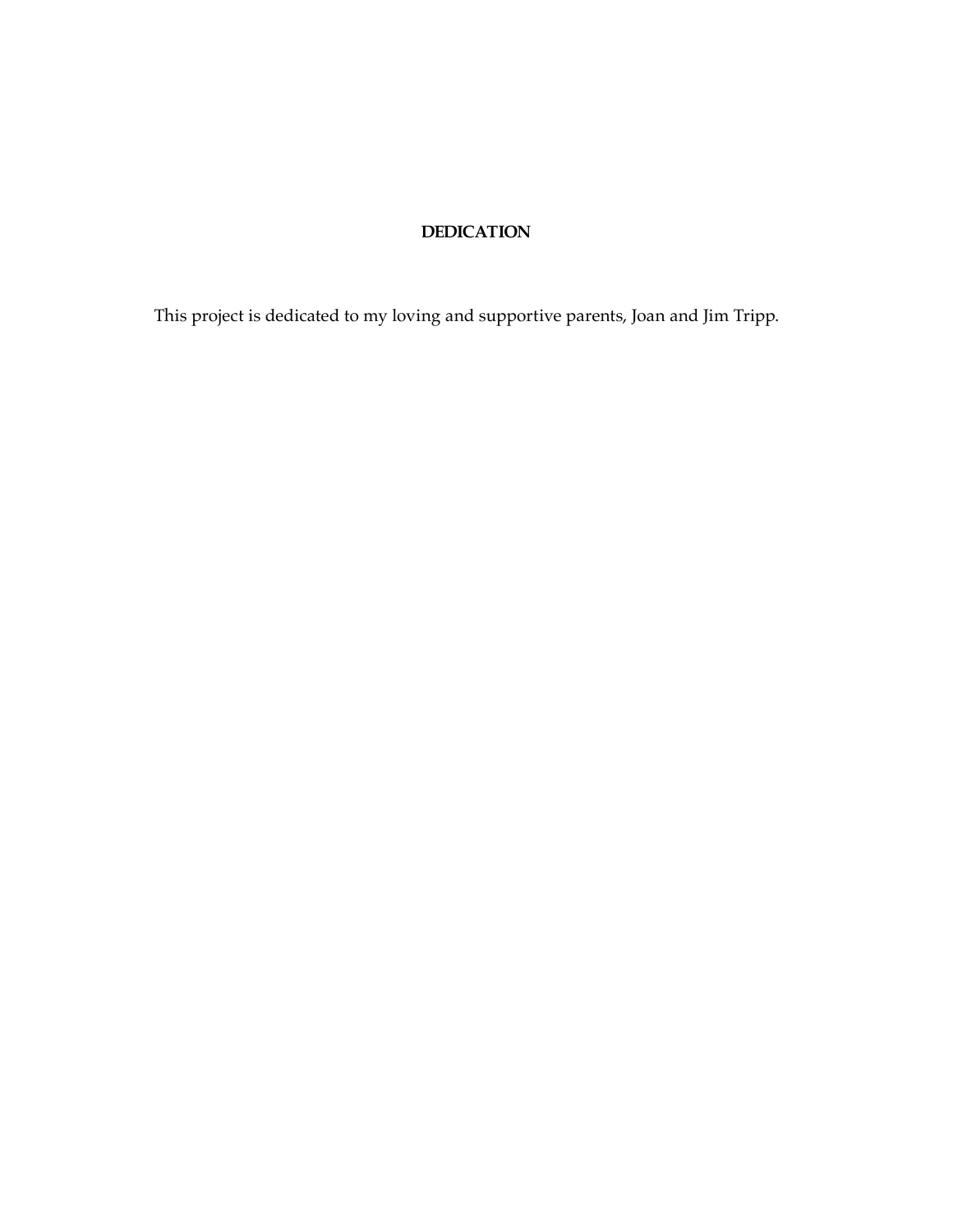# **ACKNOWLEDGMENTS**

I would like to acknowledge the helpful guidance of my thesis committee, Dr. Adib Farhadi and Dr. Garrett Potts, and particularly my director, Dr. Michael DeJonge, who was ever patient and insightful while helping me stay the course of this challenging topic.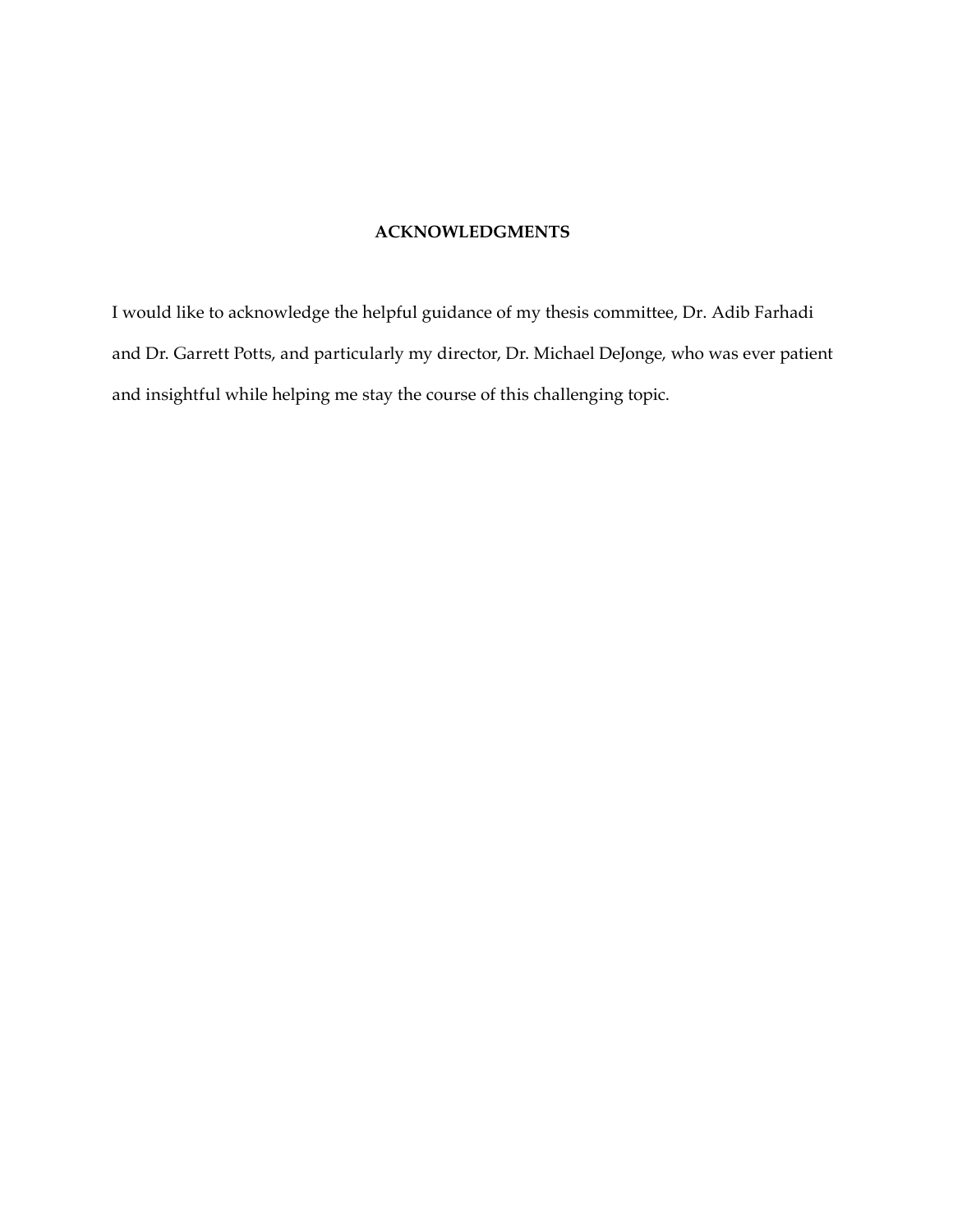# **TABLE OF CONTENTS**

| Chapter One: Introduction — "Theology" in the Public University 1                                                                                                                                                  |
|--------------------------------------------------------------------------------------------------------------------------------------------------------------------------------------------------------------------|
| 2.2 "Theology" Became Christian which Became a Problem in the University 7                                                                                                                                         |
| Chapter Three: Key Challenges to "Theology" in the Public University 18<br>3.1 First Amendment Legal Considerations: Abington School District v. Schempp. 20<br>3.2 Reconciling Secular Academics and "Theology"23 |
| Chapter Four: The Unique Value of "Theology" in Religious Studies 28                                                                                                                                               |
|                                                                                                                                                                                                                    |
|                                                                                                                                                                                                                    |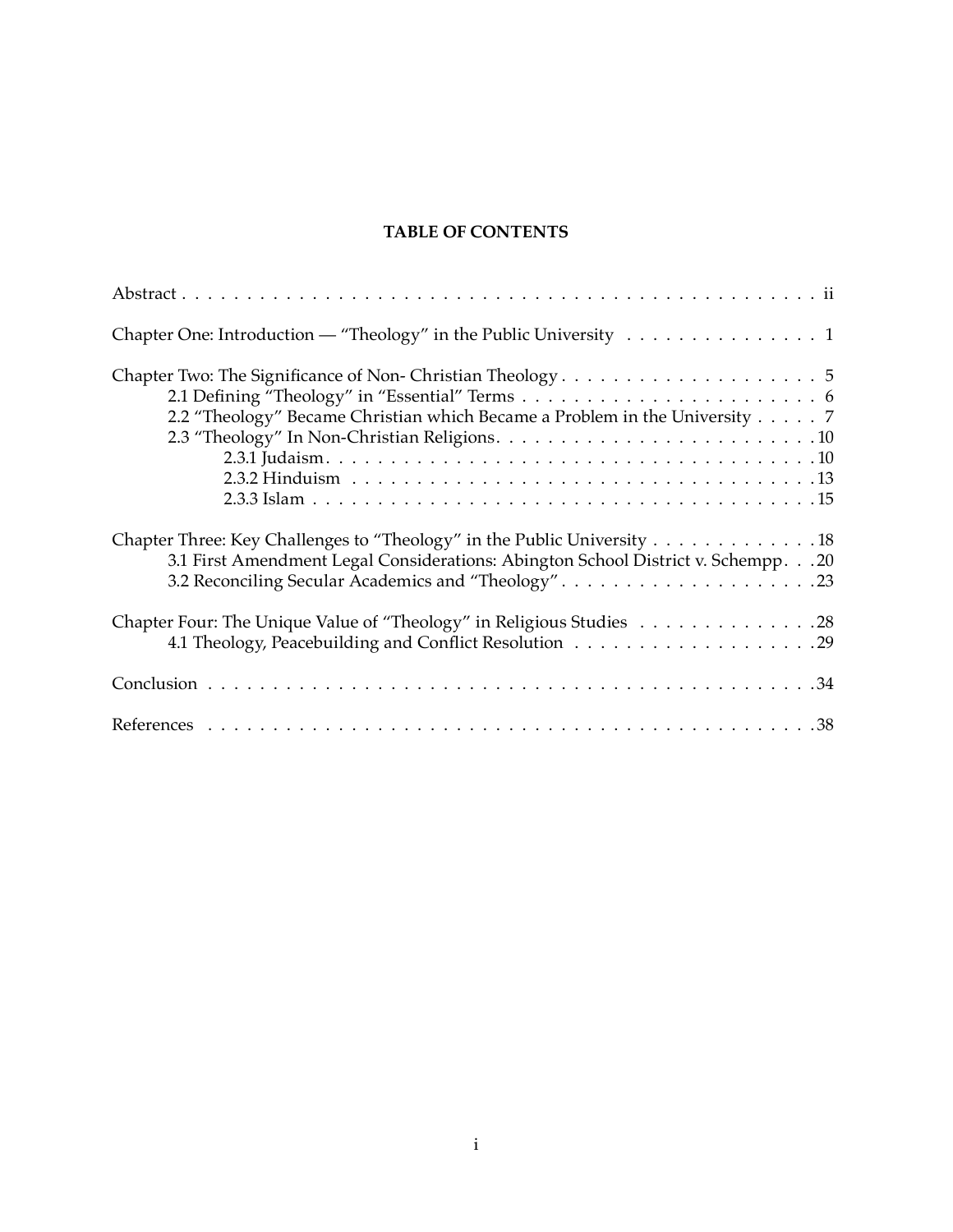## **ABSTRACT**

Recent studies have suggested the transformative potential of "theological" inquiry and discourse in religious studies, particularly, in furthering religious literacy and peace building initiatives through greater understanding of "other". Yet, "theology" is a relatively new academic approach to peace building and conflict studies and is still marginalized to a large degree in secular universities. Vigorous inquiry into the intrinsic value and potential role of "theological" inquiry and discourse in secular academics, as well as possible pedagogical strategies, are worthwhile and necessary towards achieving the wider aims of the secular university. To those ends, this paper presents a broad survey of the problem of "theology" in the public university and seeks to affirm the fundamental permissibility and value of theological inquiry and discourse in secular academics. This study demonstrates that "theology" need not be conceptualized as a singularly Christian or sectarian endeavor. Comparative and philosophical modes of theological inquiry can be non-sectarian in their aims, are comparable to other "deep-thinking" academic disciplines, and do not necessarily violate secular academic principles or constitutional obligations. Additionally, exposure to multiple theologies in the non-sectarian setting of the public university may further afford students the opportunity to safely explore their individual understanding of global ethics. "Theology", when thoughtfully undertaken in secular academics not only belongs in the public university, but may be indispensable for fulfilling the highest ideals of public education.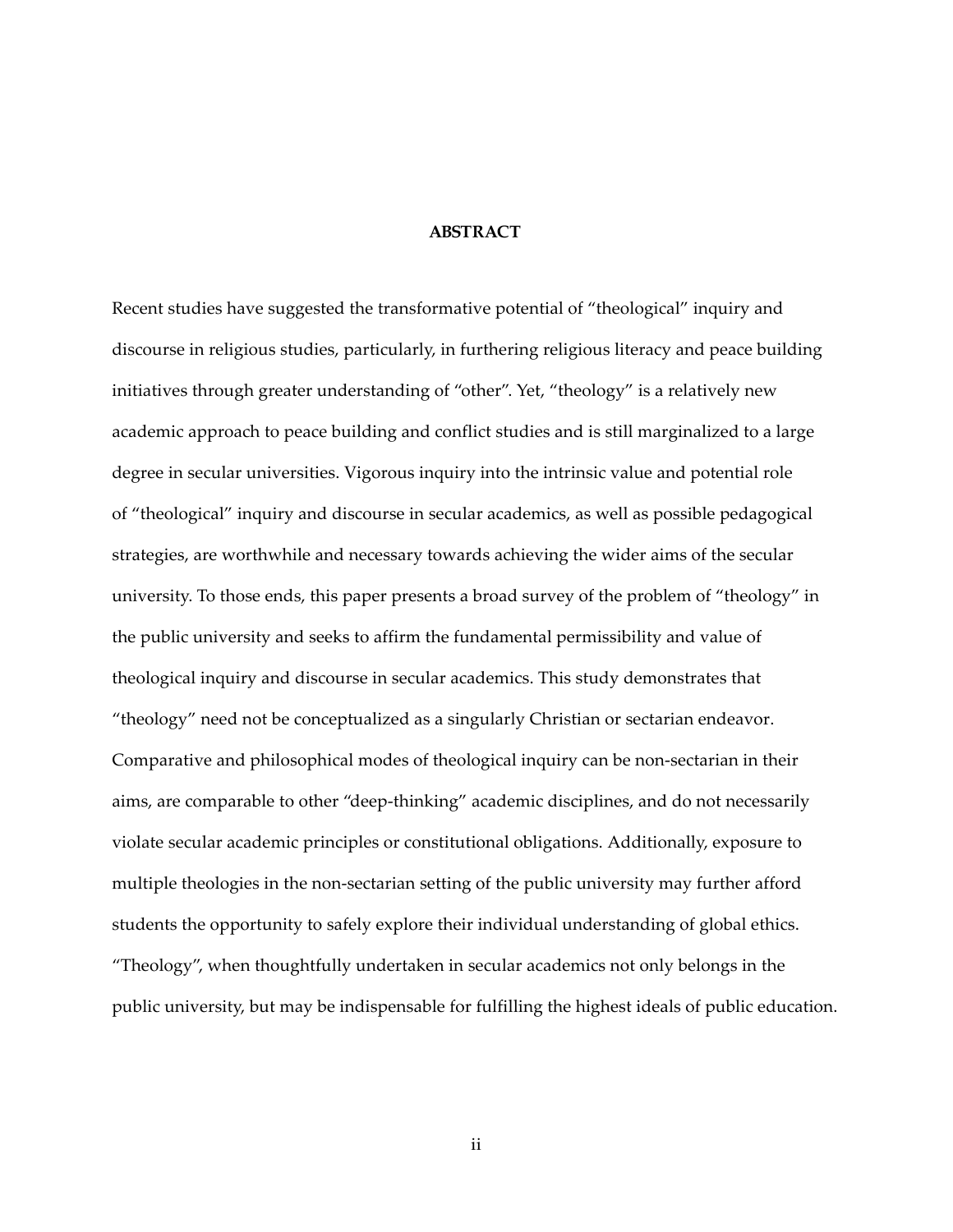#### **CHAPTER ONE:**

#### **INTRODUCTION — "THEOLOGY" IN THE PUBLIC UNIVERSITY**

Though many world religions rest on distinct theological underpinnings, theological inquiry is generally limited in public university religious studies to avoid potential conflicts with first amendment mandates and secular principles. Recently however, renewed interest in the viability of "theology" in the secular university has increased alongside a growing emphasis on religious literacy across varying academic and professional fields, situating comparative theological studies as *uniquely* valuable for furthering both academic excellence and religious literacy. In that case, theological inquiry begins from a non-sectarian starting point, yet, through dialogue, debate, and coursework affords students invaluable "insider" insights into the profounder aspects of various lived faith traditions, beyond cultural and social artifacts. Exposure to multiple theologies in the non-sectarian setting of the public university may further afford students the opportunity to safely explore their individual understanding of global ethics.

As noted by several recent scholars including Heather DuBois and Janna Hunter-Bowman (2015), the transformative potential of theological discourse in religious studies deepens religious literacy through greater understanding of "other", essential in our postmodern world of globalized communications and interactions. Further, in depth studies of theological systems and how they specifically influence adherents can be vital to multidisciplinary fields such as criminology, behavioral science, and business, for which deeper religious literacy or specialized religious-cultural insight is often called for. Recent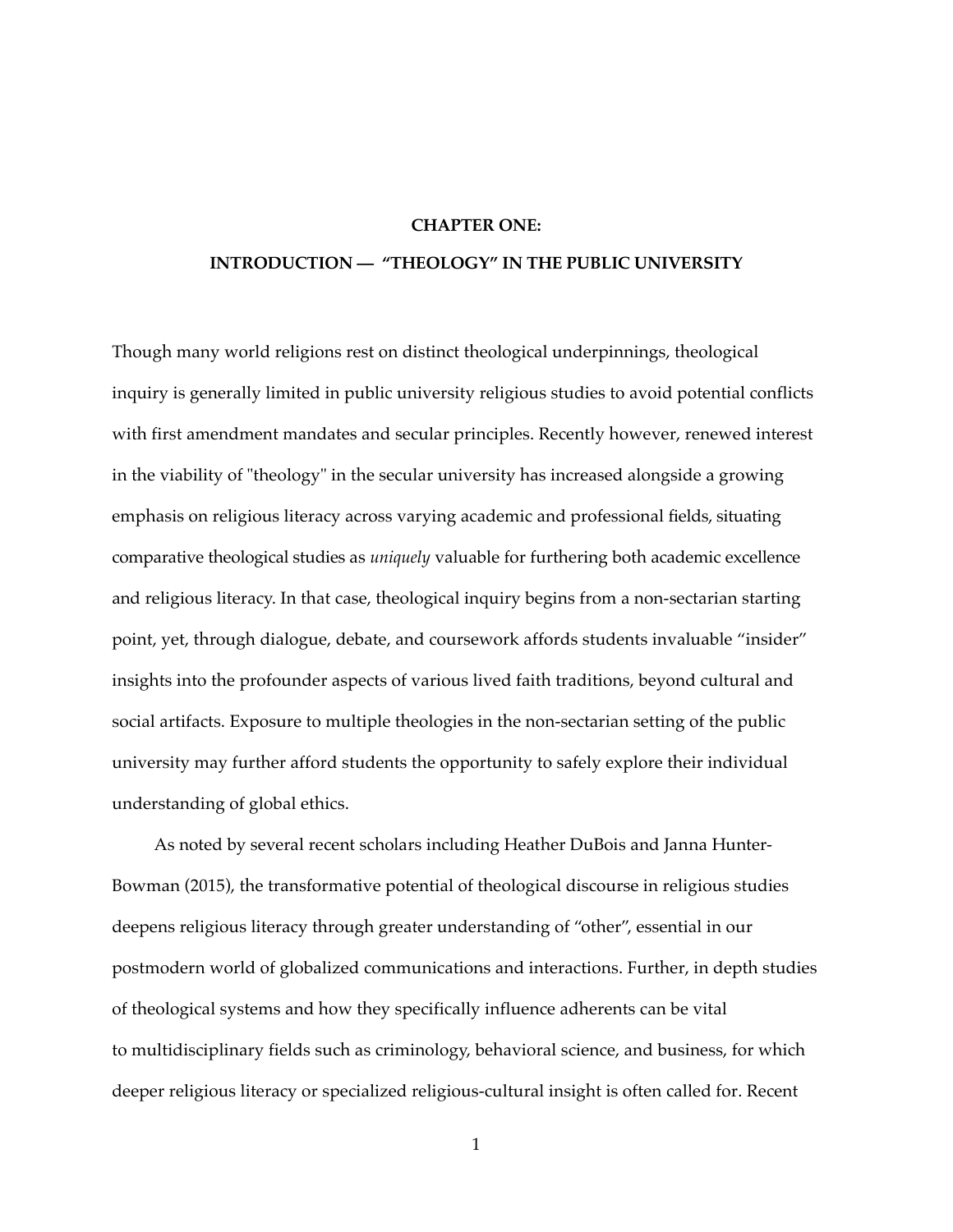studies, such as those conducted by Maria Pilar Aquino (2011), Scott Appleby and Susan Hayward (2012), among others, have demonstrated the critical role of religion and "religious literacy" in successful peacebuilding and countering violent extremism (CVE) initiatives.

A natural extension of these findings is for public universities to expand religious studies and multidisciplinary curriculum to offer specialized coursework aimed at better preparing students for leadership roles in the fields of CVE and community peacebuilding. Naturally, such specialized academic objectives call for specialized academic undertakings, including in depth *theological studies* to significantly expand religious literacy and awareness.

Further, thorough-going religious studies (alone or in conjunction with other academic disciplines), *apart from* the specific aims of religious literacy and peacebuilding, should strive for comprehensive curricula that sufficiently addresses *all* aspects of lived faith, including the theologies that underpin religious traditions. Theological discourse and debate in the classroom can offer a *unique* opportunity for students to better understand how religious doctrines influence social dynamics in faith communities (and thus the world), by exploring and discussing firsthand the more subjective aspects of these traditions.

Undoubtedly, the proposition of introducing theological inquiry and discourse into secular academics, no matter how non-sectarian the aims, presents a unique set of logistical and historical challenges, particularly, in terms of first amendment concerns; specifically, because over time "theology" has come to be widely (if erroneously) understood as a distinctly Christian endeavor, equated with sectarian aims and even dogma, positioning *all* forms of theological inquiry in the public university as a first line threat to secular principles and secular academics.

How or *if* to incorporate "theology" into secular academics is part of the broader question: what role (and to what degree) should the public university play in fostering religious literacy to begin with? This paper rests on the assumption that public universities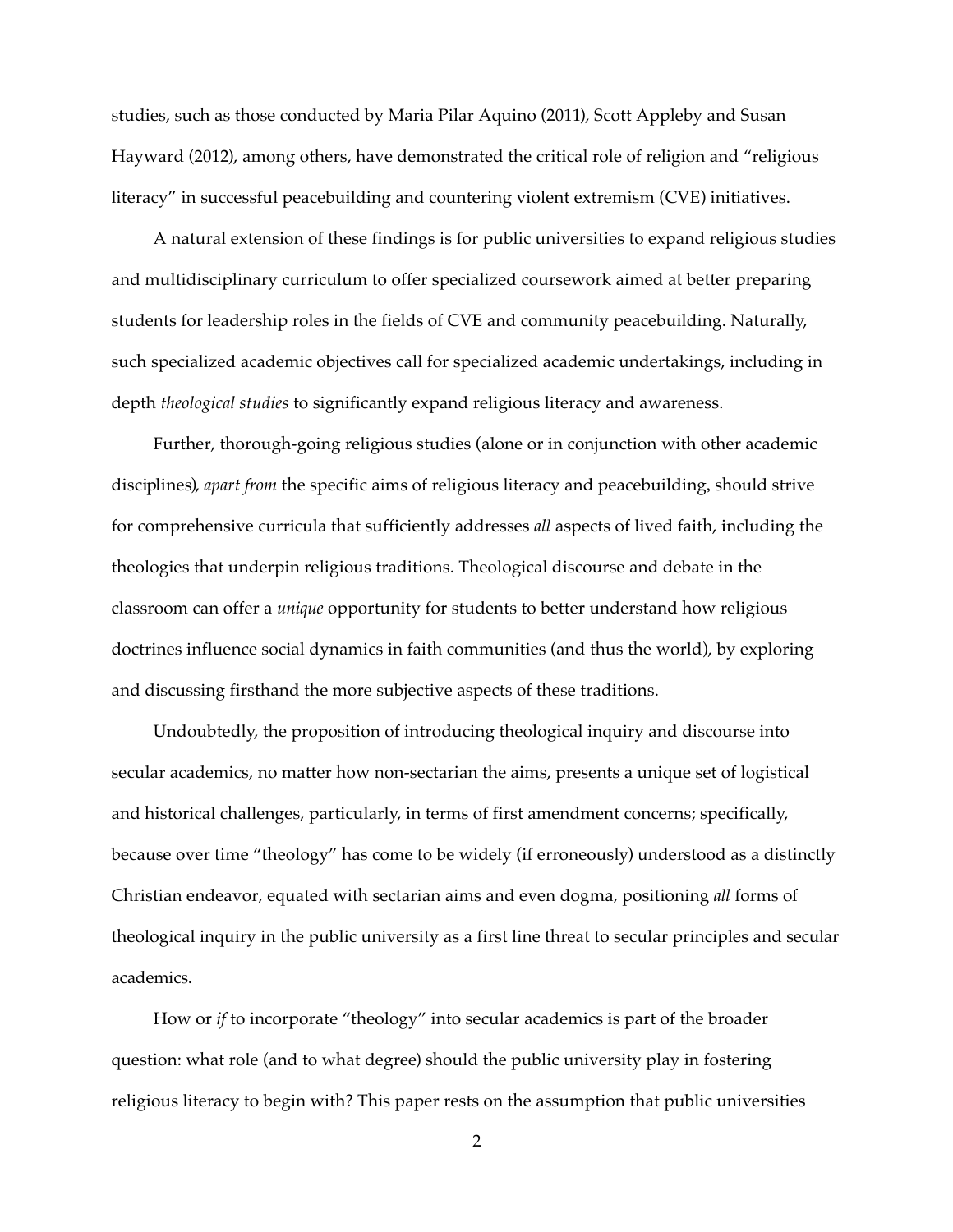generally aim to support global peace-building efforts through religious literacy. Due to the limited scope of this paper, the following discussion will proceed on that assumption and explore only the theoretical and conceptual challenges specific to the implementation of "theological" inquiry and discourse in secular academic settings, within the broader context of that aim, and in relation to first amendment considerations.

The central problem then is two-fold— (1) how can the public university adequately answer the challenge to further religious literacy and expand religious studies curricula *without* the *unique* contribution of theological inquiry and discourse and— (2) if theological inquiry and discourse *is* introduced into secular religious studies coursework, how can secular academic neutrality be sufficiently safeguarded? Underpinning these considerations is the more subtle question—is "theological" inquiry and discourse in secular academic settings *in essence* the primary objection— when many public universities offer curricula that already blurs the line between theology and cultural religious studies (studies of "sacred texts" etc.) or is it simply the naming it so ("theology" = Christianity); and, if so, can that underlying objection be met with a simple conceptual reframing of "theology" in secular academics, as suggested for example by Wesley Wildman in his offering of "religious philosophy" as an alternative to "philosophy of religion"?

Wildman frames "religious philosophy" as a broad term that can accommodate theology and other "big question" secular multidisciplinary aims. On the necessity for reconceptualizing and broadening this academic terminology Wesley writes:

The term religious philosophy is helpfully vague. It has been used before here and there, most notably in passing by William James in his Varieties of Religious Experience, but no particular usage has taken hold within scholarly circles. Under-determination of the phrase makes it well suited to tolerate the definition "multidisciplinary comparative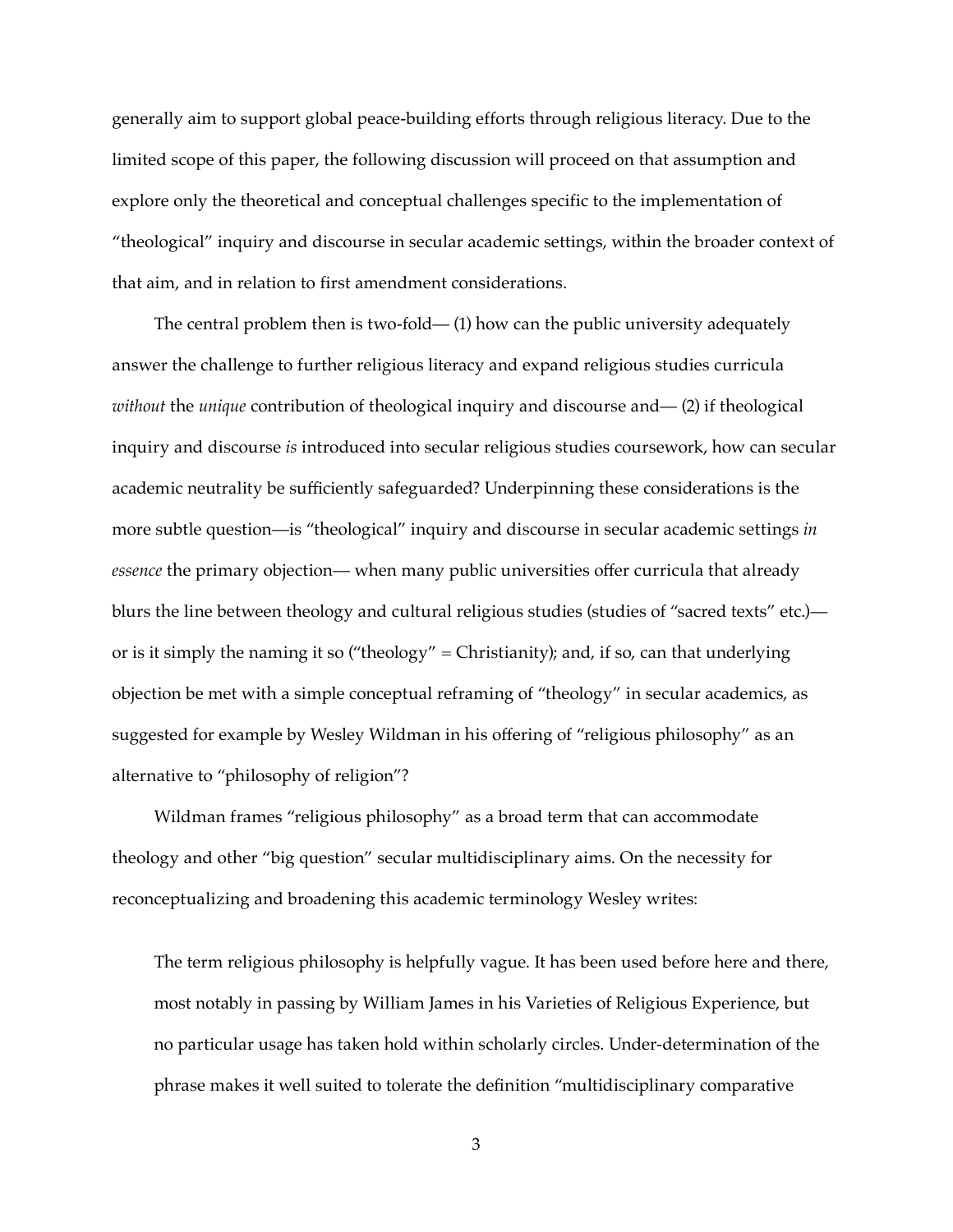inquiry" —and certainly better suited to this task than other plausible candidates for naming the full range of philosophic approaches and resources I address here (2010, xiv).

Can "theology" be re-conceptualized in *essential and plural* terms that abide with secular academic standards? In an effort to better understand the various challenges associated with doing "theology" in the public university, the following discussion (divided into three sections) will explore a number of key issues associated with framing "theological" inquiry in secular academics, including: **(I)** A) can "theology" be defined in non- Christian/sectarian terms, B) the historical progression of "theology" from pre-Christian philosophical origins to its present sectarian characterization and, C) the significance of "theology" in non-Christian religions such as Islam, Hinduism and Judaism; **(II)** first amendment and other practical challenges to "theology" in secular academics and how those might be met; including brief examples from leading scholars, such as Wesley Wildman and David Cheetham and finally; **(III)** why comparitive theological inquiry/discourse is *uniquely* vital, apart from "comparative religion", towards the broader aims of secular religious studies, especially, religious literacy and peace-building.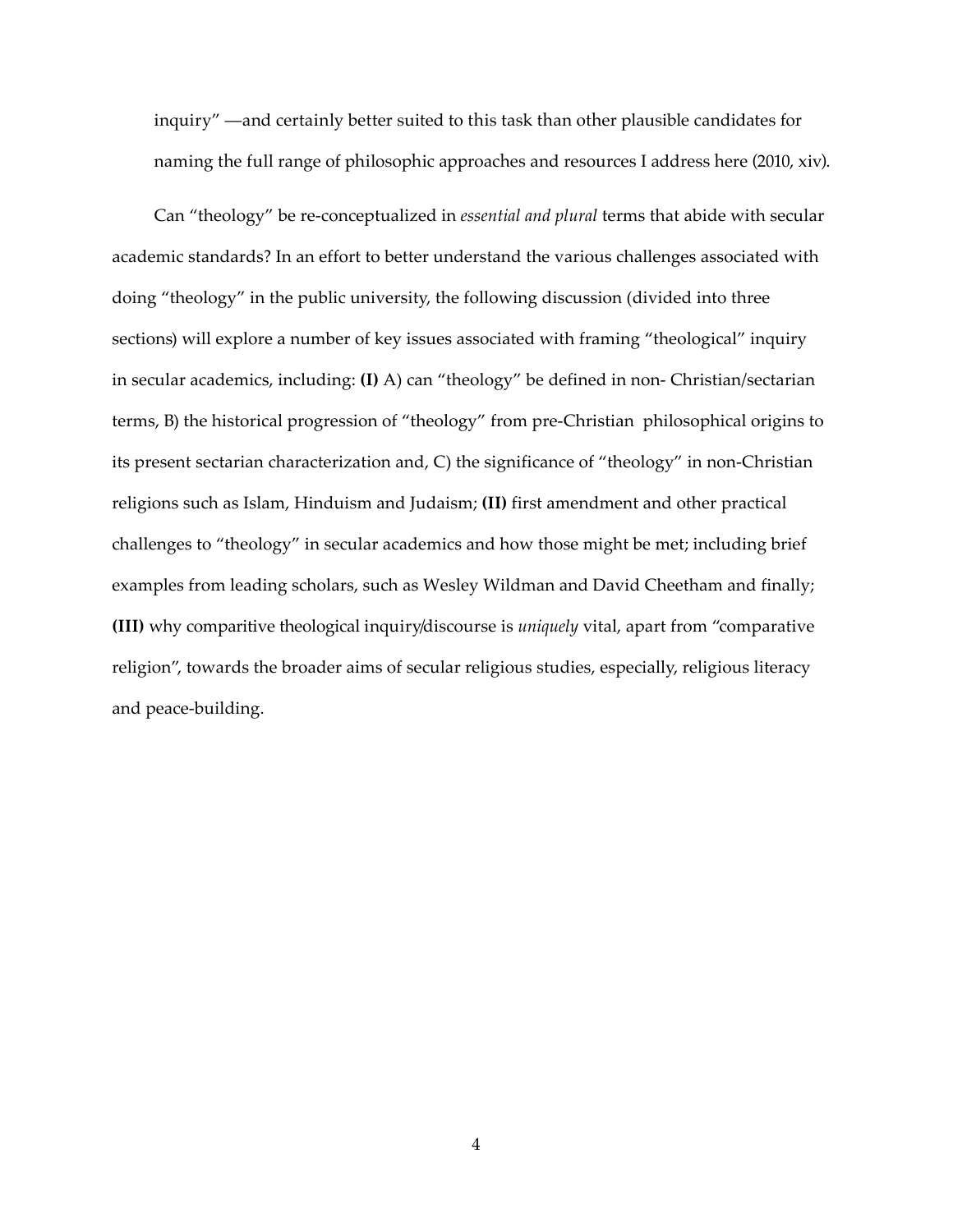## **CHAPTER TWO:**

# **THE SIGNIFICANCE OF NON-CHRISTIAN "THEOLOGY"**

This section aims to re-conceptualize the commonly held notion that "theology" is *essentially* a Christian endeavor rooted in Christian systems of thought. Rather, as demonstrated in its various historical philosophical applications and distinctive character in *non-Christian* religions, "theology", in essence and in practice, can be understood contextually. First, in nonconfessional terms as a form of philosophical inquiry, integral to comprehensive religious studies and philosophy, and compatible with secular academic principles; and more narrowly, as a cross cultural religious phenomenon warranting comparative inquiry in secular academics. This is related to the broader claim of this paper, that the normative view of "theology" as a singularly Christian discipline has resulted in the marginalization of not only sectarian theology (rightly so) in secular academics, but *all* forms of philisophical and comparative theological inquiry and discourse as well.

To those ends, this section will briefly survey non-Christian dimensions of "theology", beginning with its historical *philosophical* roots (*essential theology*), including a cursory sketch of the evolution of "theology" from pre- Christian philosophical origins to later Christian appropriations. This is followed by a broad examination of the significance and unique character of "theology" in non-Christian religions such as Islam, Judaism and Hinduism (*religious theology*), in support of the central claim that theological inquiry and discourse in secular religious studies *can* and *should* be approached from a comparative perspective that will further religious literacy and academic excellence *and* maintain secular academic principles.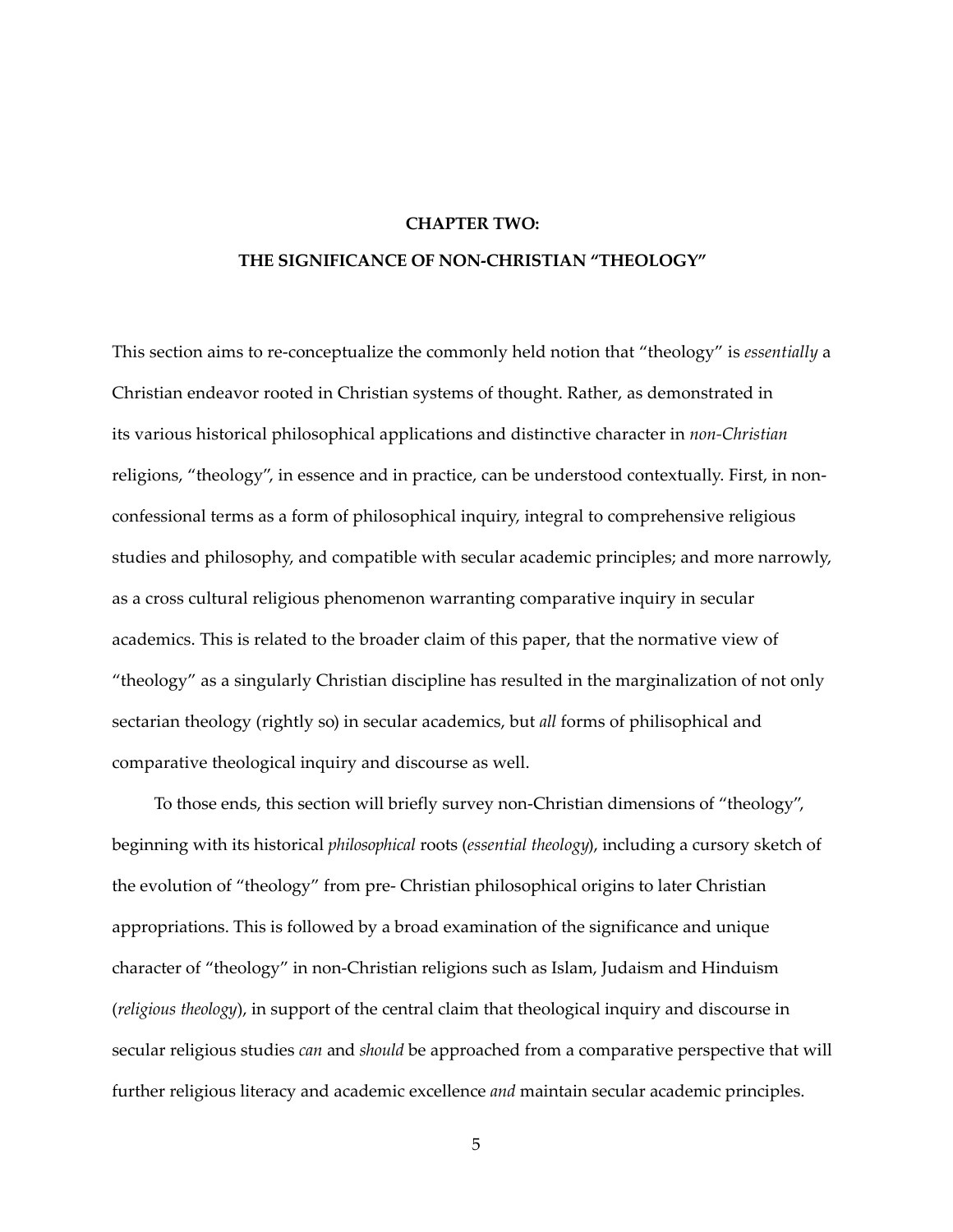The scope of the present paper does not allow for an exhaustive examination of *all* world religions or even *most* religions, but instead, will specifically address those major religions within the Abrahamic and Vedic traditions that, at their cultural intersection, most significantly (presently) impact global society. It is this ongoing impact that best illustrates why comparative theological inquiry and religious literacy are essential for peace building, as part of the overarching social science objective of the public university.

Further, the following discussion pre-supposes that "theological" language such as *god*, *divine*, *sacred* etc. is not, in and of itself, objectionable in the secular academic context, since religious language (*god*, *divine, sacred* etc.) is essential to secular religious studies and does not require a particular defense here. Likewise, that the common argument against the *legitimacy* of "theology" as a serious academic pursuit, based on contested inferences (the reality of *god* etc.), is comparable to arguing against the validity of any academic discipline, such as ethics, that relies on contested inferences as a starting point for building hypotheses, and is not, in and of itself, inhibitive to doing "theology" in the secular academic setting.

#### **2.1 Defining Theology in Essential Terms**

Defining "theology" in essential terms is the logical first step towards establishing its permissibility in the public university and determining if there are any *inherent* conflicts between doing "theology" (in the broad or comparative sense suggested here) and maintaining first amendment, secular principles. A brief look at the etymological meaning and origins of the word/undertaking offers some insight into its original classical philosophical aims and illustrates how "theology" has diverged significantly from its original broader implications (more suited for secular studies) to its normative signification as *Christian* thought systems.

The following basic etymological definition of "theology" as— the study of god (s) found in the Encyclopedia Britannica, will serve as a simple working definition of "theology"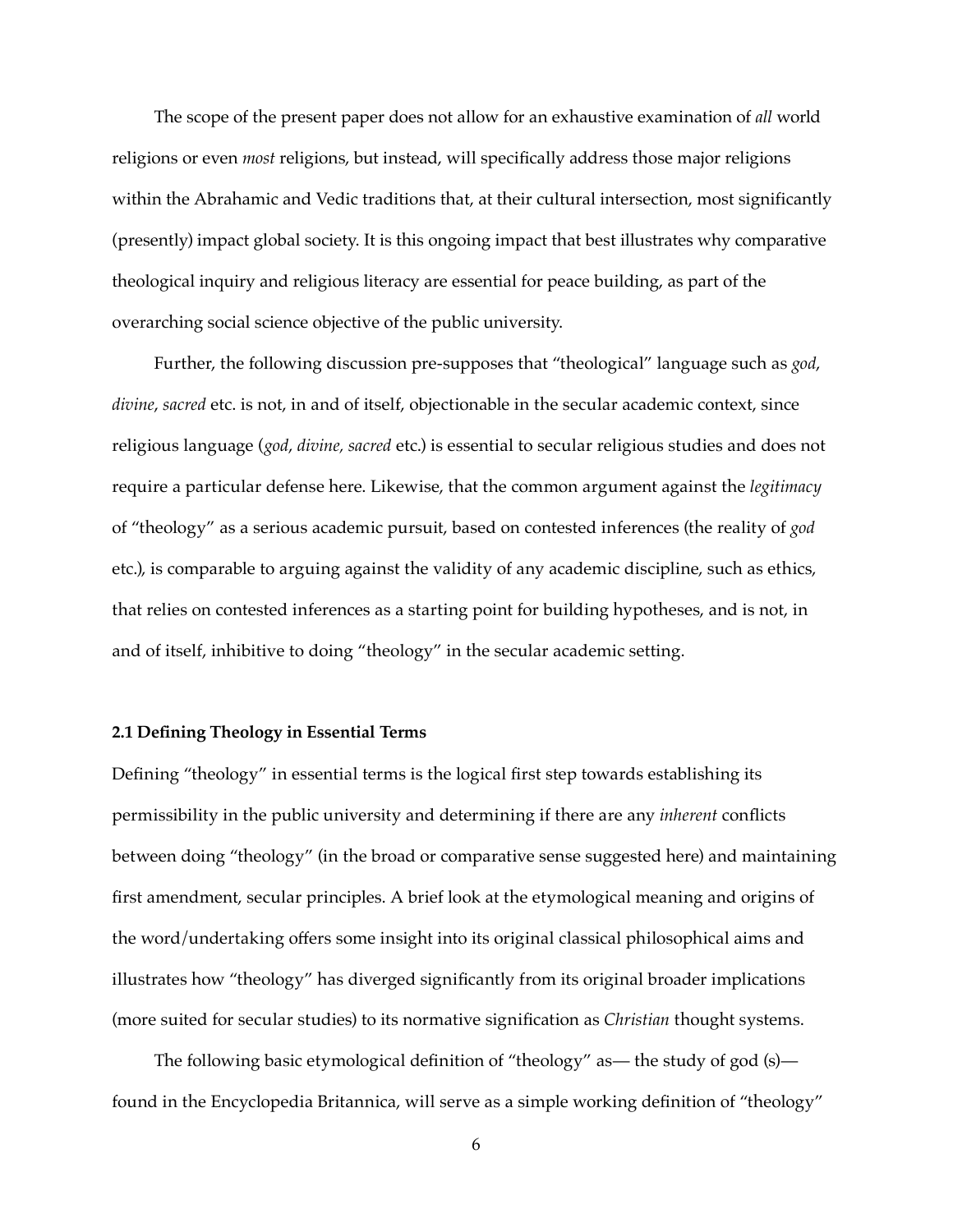in this paper: *"*The term theology is derived from the Latin [word] theologia ("study [or understanding] of God [or the gods]"), which itself is derived from the Greek [word] theos ("God") and logos ("reason") (Britannica Online).

The practice of "theology" (study of god (s)) originated with pre-Christian Greek philosophers, such as Plato, who were interested in the ultimate nature of reality, the existence of higher forms (the supernatural, the "good" or god (s) etc.) and how these realities and forms interact with the mundane world:

Inspired by the cosmogonic notions of earlier poets such as Hesiod and Homer, the pre-Socratics were preoccupied with questions about the origin and ultimate nature of the universe. The first great theologian, however, was Socrates' student Plato, who appears also to have been the first to use the term theology. (Britannica Online).

How then did *theology* become so Christian?

#### **2.2 "Theology" Became Christian which Became a Problem in the "University"**

The following historical timeline roughly illustrates the evolution of "theology" in philosophical thought and culture, moving from its origins as pre-Christian speculative philosophy (popularized during the classical and Hellenistic eras) to distinctly Christian systems of dogmatic justification from the patristic era forward— gradually rendering "theological" speculation taboo in secular studies from the enlightenment era to the present day: (1) "theolgia" (study of god) is noted in Pre- Socratic and Platonic philosophy (470–399 BCE) with speculation on higher "Forms";  $\rightarrow$  (2) continues with Aristotle (384–322 BCE), and his theories on "first substance" and the "unmoved mover";  $\rightarrow$  (3) is popularized in the Hellenistic period (323 B.C. to 30 B.C.) and is later systematized and formalized in Christian thought in the Patristic era (100-400 CE), "speculation about the ultimate nature of reality assumed a distinctly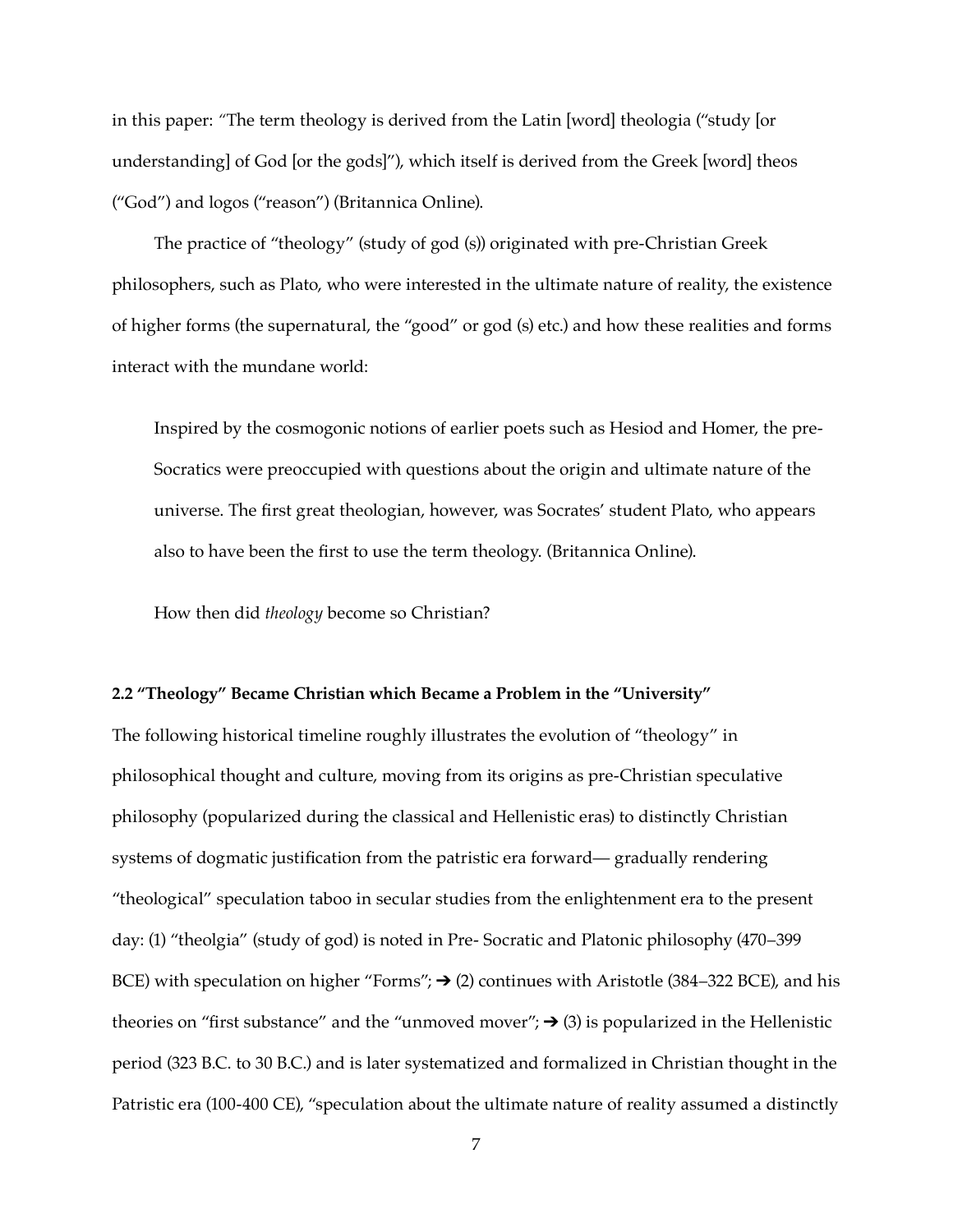religious cast…these ideas very quickly found acceptance among Christian thinkers, notably the 3rd-century theologian Origen" (Helmut Thielicke, Britannica Online)  $\rightarrow$  (4) later, earlier classical philosophical influence evident in Dionysius the Areopagite (6th Century C.E.), *The Mystical Theology*, "Pseudo-Dionysius borrowed the kataphatic-apophatic distinction from the great 5th-century Neoplatonist philosopher Proclus" (Helmut Thielicke);  $\rightarrow$  (5) by the time of Thomas Aquinas (1225-1274), and his major contribution Summa Theologiae, "theology" has become a distinctly Christian endeavor.

By the 13th century "theology" is universally synonymous with "Christianity" and Christian thought "systems", and remains so to the present day, despite the notable significance of "theology' in several non-Christian traditions such as Judaism (pre-Christian) and Islam. As noted by Helmut Thielicke regarding the evolution of theology from its pre-Christian origins, "The wide application of the term, as well as the current fragmented state of the discipline, indicate the extent to which the classical concept of theology as the highest pursuit of the intellect has been transformed over the centuries" (Britannica Online).

Writing on the challenge of establishing "theology" as a proper academic discipline in secular settings, Andrew Louth, Professor of Patristic and Byzantine Studies in the Department of Theology and Religion at the University of Durham asserts that:

The concept of theology that is applicable as a science in all religions and that is therefore neutral is difficult to distill and determine. The problem lies in the fact that, whereas theology as a concept had its origins in the tradition of the ancient Greeks, it obtained its content and method only within Christianity. (Britannica Online)

While Louth proposes that "Theology", understood in terms of Christian philosophical systems, does not apply to other faith traditions, he agrees that its conceptual *themes*, such as the nature of the divine or humankind's relationship with the "supernatural" do. This is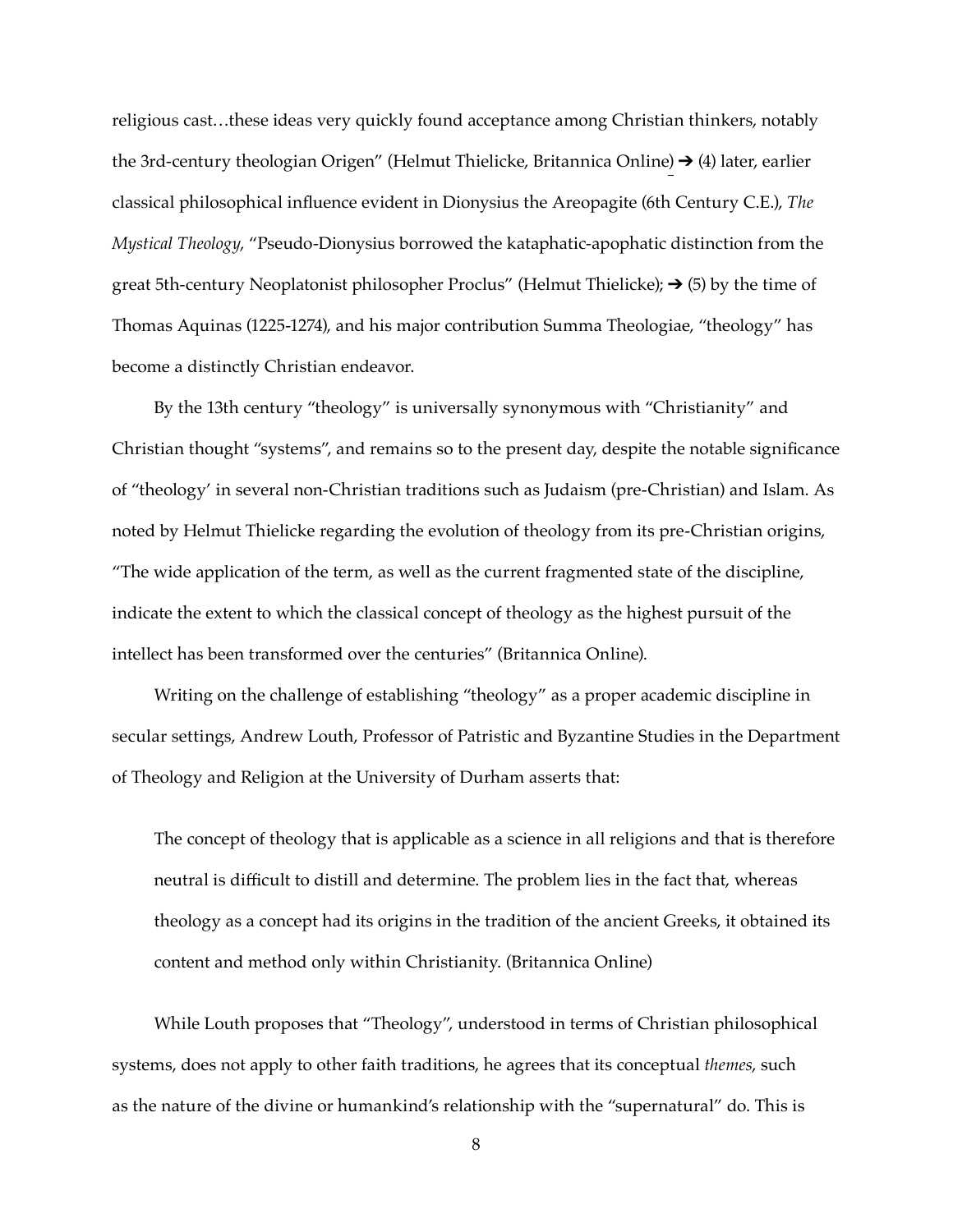somewhat confusing since both the *term* for and the *doing* of "theology" (even systematicallythough loosely so) existed before Patristic Christian philosophical systems. How can we say that something which preceded and influenced Christianity lacked substantial content *until* C*hristianity*?

Setting that aside for the moment, the question arises, why should "theology", in determining its applicability and value in secular religious studies, be conceptualized in sectarian terms *at all* beyond its original, broader philosophical aims? A clearer distinction should be made between *theology* (*essential*) and later versions of *religious theology* in such a case. The statement, "The problem lies in the fact that, whereas theology as a concept had its origins in the tradition of the ancient Greeks, it obtained its content and method only within Christianity*"* (Louth), reflects the arbitrary manner in which 'theology" has been framed by scholars for centuries.

The central problem of "theology" in secular academics, then, appears to lie less with doing "theology", which *in essence* allows for wide-ranging non-sectarian theoretical and comparative speculative inquiry and discourse (language and inference itself not being necessarily inhibitive), and more with its normative conceptualization as a strictly sectarian endeavor (specifically its Christian signification). Specifically, the conflation of Christian "dogma" with "theology" in popular thought (and often the academe) has largely stifled comparative, non-sectarian theological inquiry in the public university.

Further, maintaining the terminological integrity of "theology" in secular academics matters, as speculation on "ultimacy", god, the sacred etc., is unique to "theology" apart from other philosophic endeavors. If "theology" is re-framed to intentionally dilute its characteristic aims, the public university misses out on its full explorative potential.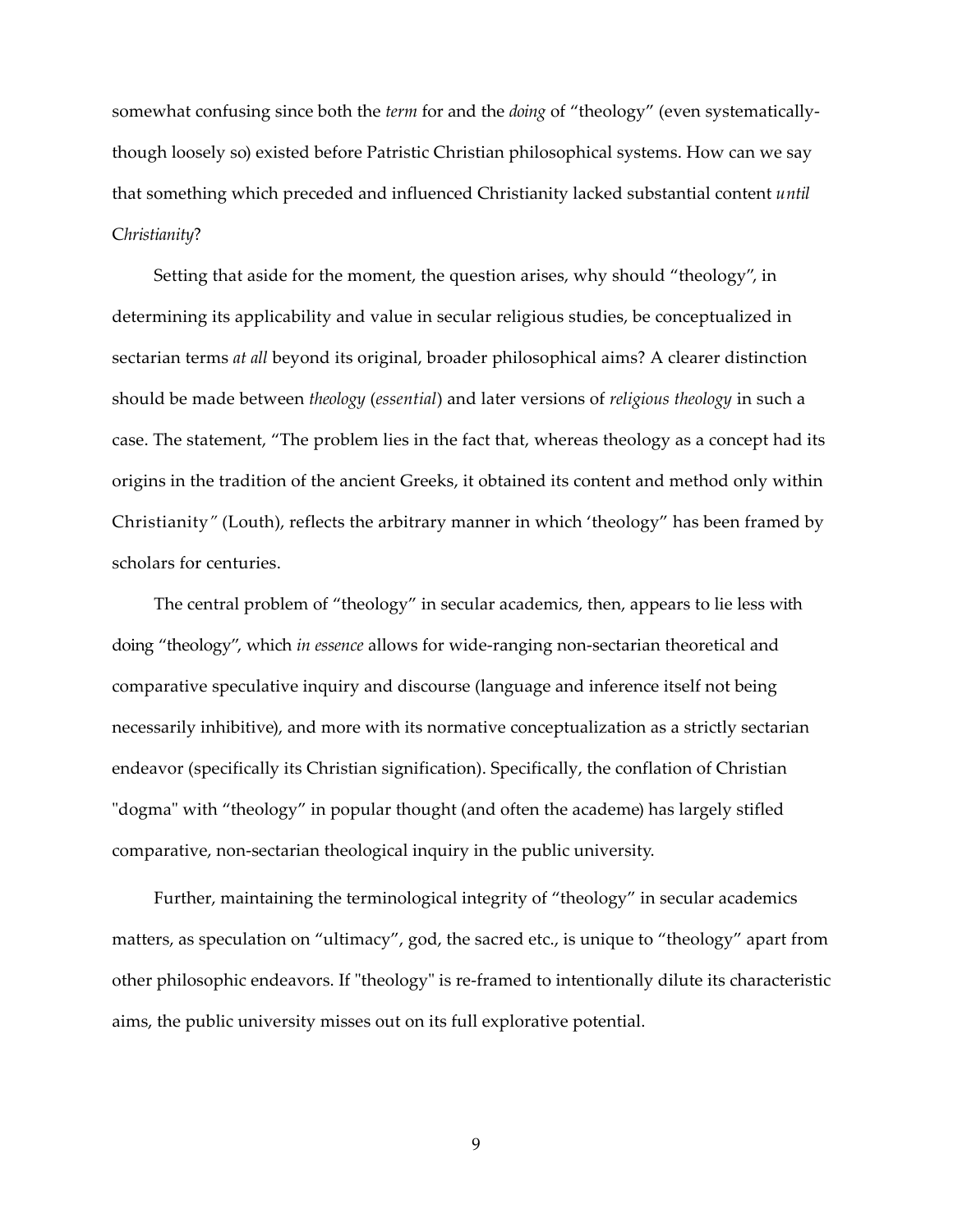We have established that "theology" can be understood in non-sectarian terms as a philosophical truth-seeking endeavor. Below, I will explore the vital interplay of theology (*religious*) in *non-Christian* religions, pointing to the value of comparative theology in religious studies, peacebuilding and conflict resolution.

#### **2.3 "Theology" In Non-Christian Religions**

This section offers several brief examples of the distinctness of "theology" (*religious*) in Judaism, Hinduism, and Islam. Because this paper is concerned mainly with the conceptual *plausibility* of "theological" inquiry and discourse in secular academic settings, against present day secular concerns, in depth analyses of individual theological traditions will not be offered here, but only a glimpse into the critical relationship between non-Christian religions and theological thought to demonstrate, if only elementarily, that "theology" need not be intellectualized in *Christian* terms. Further, that comparative theological inquiry and discourse has something vital to offer secular religious studies, particularly, towards furthering religious literacy, peacebuilding studies, and conflict resolution.

#### *2.3.1 Judaism*

While the notion of Jewish "theology" may be resisted by those fearing prescribed Christian overtones, several recent scholars such as Marvin Sweeney, Alon Goshen-Gottstein and David Novak recognize the distinct role of Jewish "theology" in individuating Jewish Law and religious thought from other traditions, particularly, Christian "Old Testament theology"; highlighting that it is precisely its "theology" that has historically set Jewish religious culture apart from later Christian theological appropriations.

The following commentary illustrates the varied role of Jewish theology in historical and contemporary Jewish thought, culture, and religious law, incidentally demonstrating, by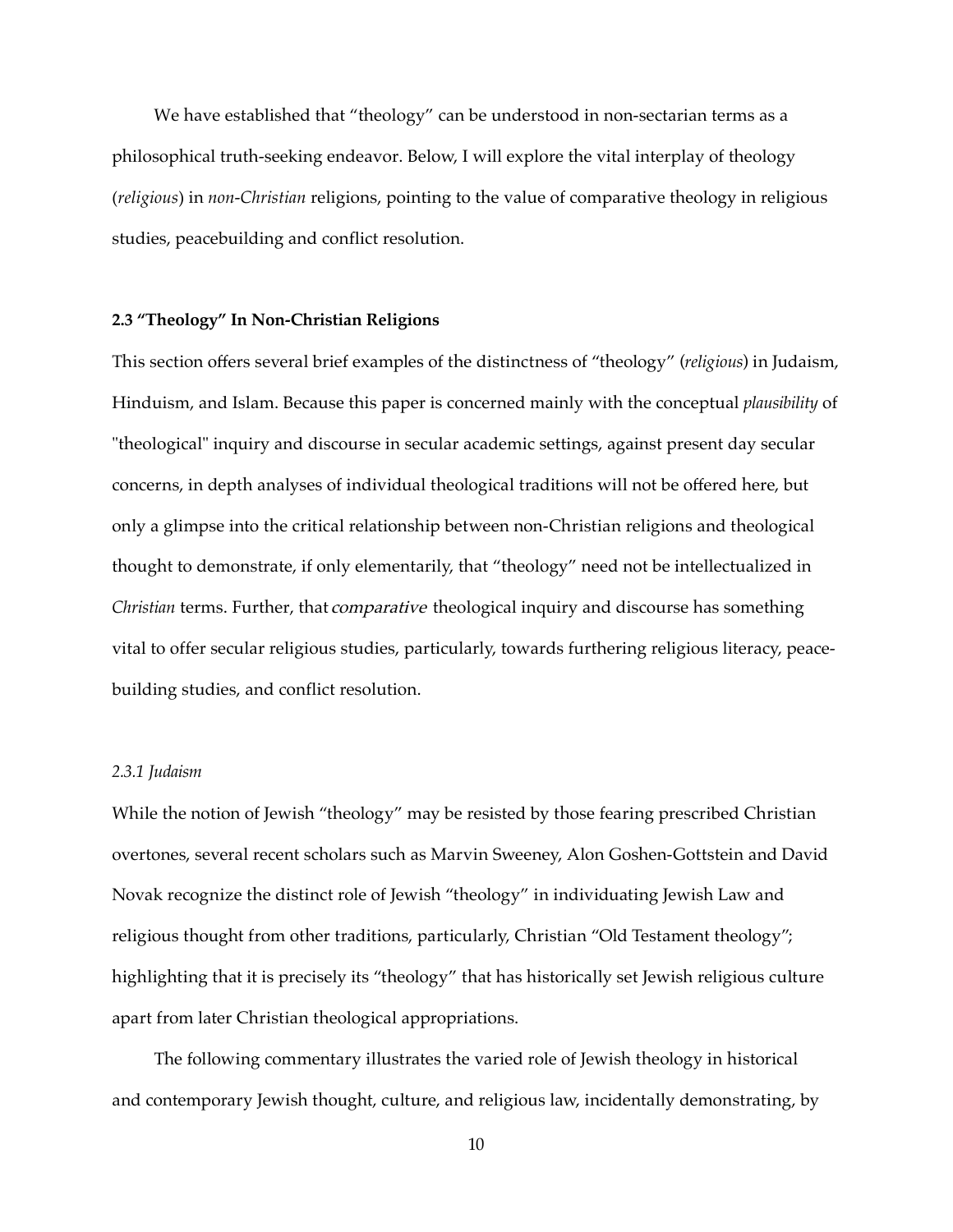its very variety, how "theological" studies in general can afford students' deeper insights into non-Christian faith traditions that cultural studies alone cannot.

In discussing the practical functions of Jewish "theology", Marvin Sweeney, Professor of Hebrew Bible at the Claremont School of Theology, in his essay "Jewish Biblical Theology", hints at its vital role in differentiating Jewish cultural identity and thought from "Old Testament theological" traditions stating:

Theology is the systematic theological interpretation of the Jewish Bible (Tanak). The reason for such qualification is that the Bible appears in multiple forms, most of which are Christian and are constructed to give expression to the concerns of the Christian Bible and Christian theology. But the Jewish Bible appears in its uniquely distinctive form as the Tanak, which enables the Jewish Bible to function as the essential and foundational work of Jewish thought and practice. Jewish Biblical Theology is part of a larger dialogue within Judaism with G-d, the Jewish people, and humankind at large concerning the experience of ancient Israel and Judah in the world and their reflection on the meaning of that world. It is part of the larger dialogue of Jewish thought as an ongoing whole. (2016, pg. 42).

This sentiment is echoed by Alon Goshen-Gottstein, founder and director of the Elijah Interfaith Institute, in his astute analysis of Jewish Theology of Religions (comparative theology) and its emerging role as a contemporary discipline aimed at framing Jewish cultural and religious particularity:

Jewish Theology of Religions is as old as Judaism itself. And yet, it is the newest of reflective disciplines, one that has barely taken hold in a Jewish context. In the most basic way, Jewish Theology of Religions is a reflection carried out from within Judaism in relation to other faiths, their beliefs, their validity, and what value, if any, Judaism finds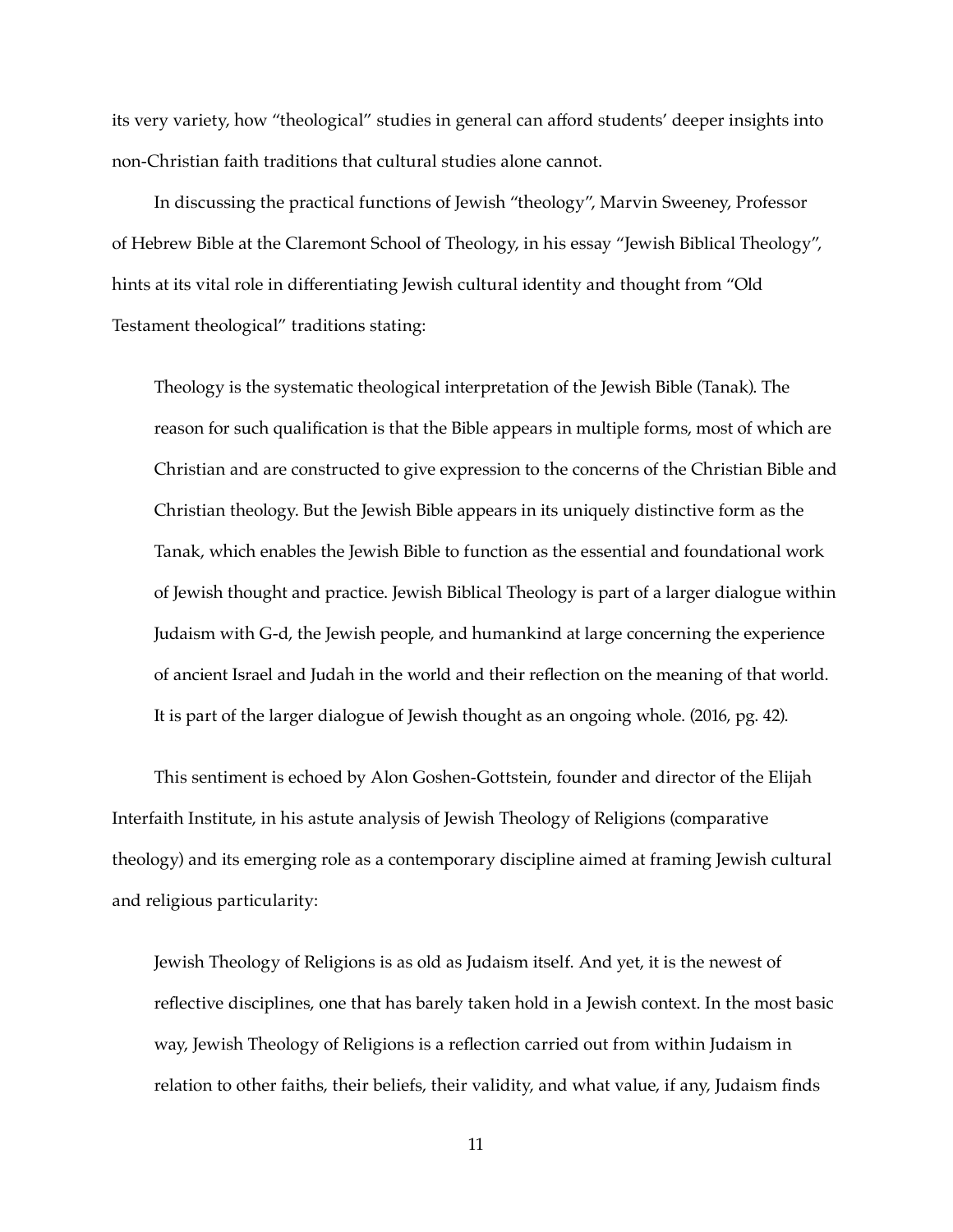in them… As a result of these considerations, one may generalize that Jewish scholar who engage in a Jewish Theology of Religions do so not only because of a felt need to articulate a view of other faiths for practical purposes of coexistence but also out of deep concern for Judaism, its mission, and its ideals. Articulating a Jewish view of other faiths is more than prescribing guidelines for good neighborly relations. It goes to the heart of Judaism's continuing relevance, its enduring message on humanity's stage, expressed in how it relates to other religions. A Jewish Theology of Religions is at its core as much a statement about Judaism as it is a view of other faiths. (2019, Pg. 344)

Again, noting the integral interplay between Jewish theology and Halakha (Jewish law) and the legitimacy of Jewish "theology" in general, David Novak, Professor and J. Richard and Dorothy Shiff Chair of Jewish Studies at the University of Toronto, in his chapter entitled "What is Jewish Theology: Two Views of Jewish Theology", asserts:

…halakha needs theology for its own integrity is probably the best way to advocate for the authenticity of Jewish theology. And, as we shall also see, theology needs halakha to give its exercise normative force. (2020, pg. 22).

In later describing the *phenomenological* aspect of Jewish theology (the "2nd" type of theology) arising from religious experience and "revelation", Novak writes:

In the oldest translation of the Bible into any non-Hebraic language, the Greek Septuagint, the Hebrew davar or "word" is rendered logos. Thus, the Hebrew "the word of the Lord" (dvar adonai) is sometimes translated as logos tou theou, namely, "God's word." As such, it might be said that Jewish reflection on the meaning of "God's word" is what best denotes Jewish theology as a legitimate, indeed fruitful, Jewish intellectual enterprise. (2020, pg. 23).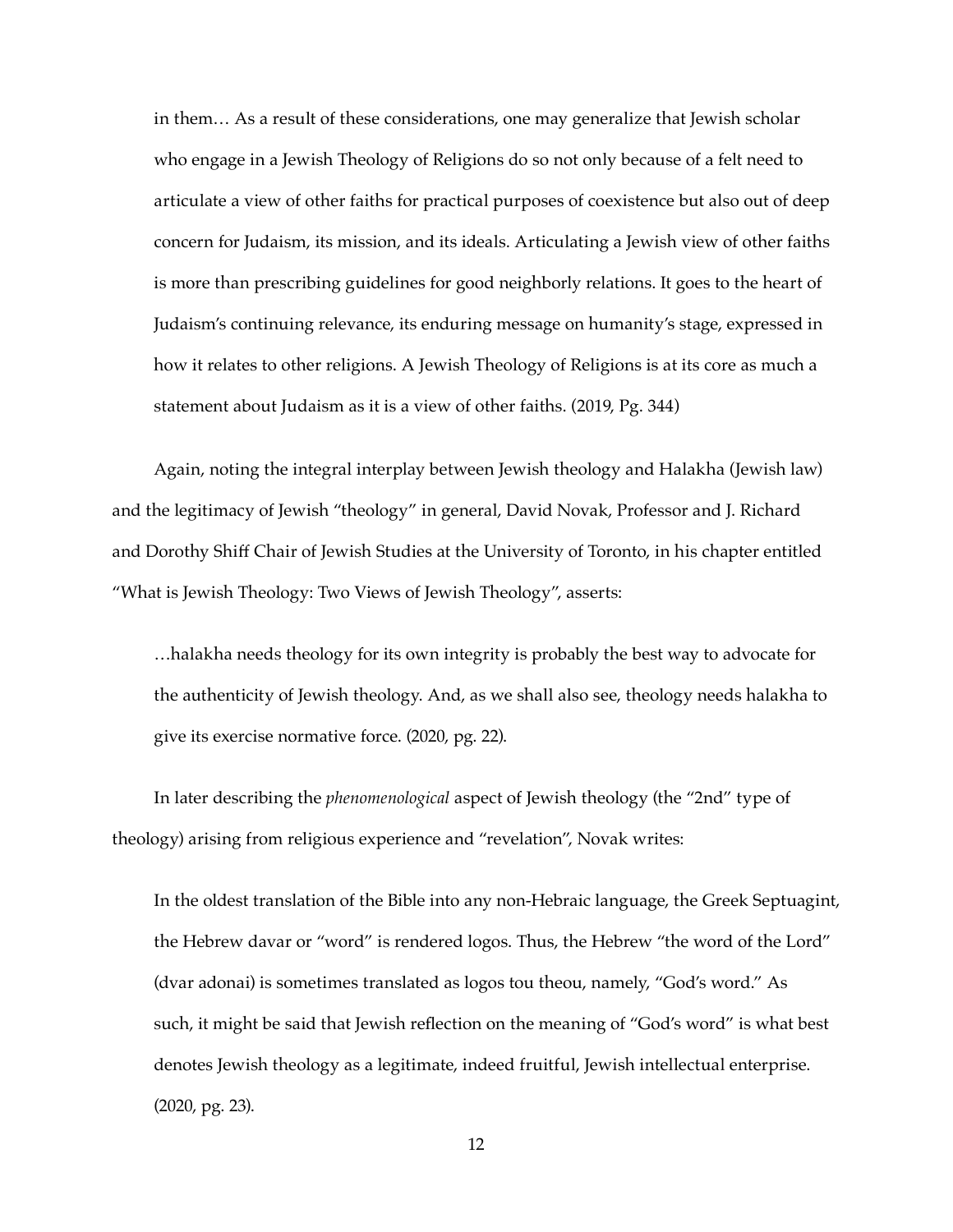These poignant examples of the relevance of Jewish theology, described by Sweeney, Goshen-Gottstein and Novak, while offering but a glimpse of the complex nature of Jewish religious thought, well illustrate the vital interplay between *theology* and the Jewish religion and culture including biblical exegesis, Halakhah (law), relationship to "other" religions (particularity), and experiences of lived faith that calls for deeper understanding.

#### *2.3.2 Hinduism*

Hinduism presents a complex maze of religious traditions, gods, rituals, sects and philosophies. Admittedly, Hindu theology in that respect can only be addressed in vaguest terms here. Yet, it is undeniable that Hindu "theology" exists and is relevant, if only in the broader sense in which theology can and should be defined for its use in secular academics. For Hinduism, in all its various religious configurations, is nothing if not philosophically oriented towards the "sacred".

Francis Clooney, S.J., Parkman Professor of Divinity and Professor of Comparative Theology, makes a succinct case for the significance and legitimacy of Hindu "theology", in his chapter entitled "Restoring "Hindu Theology" as a Category in Indian Intellectual Discourse". Here, the author addresses less conventional definitions of theology towards better understanding Hindu religious thought (s) suggesting:

if we work with a broad and nuanced notion of theology—along with a less idealized and less all-encompassing notion of philosophy—we will be able to see the virtue of reviving theology as a category for understanding Hindu thought… I suggest that denigrating or excluding "theology" is not a service to Indian thought. Rather, such a denigration reads a problem indigenous to European history into an Indian context where religious commitments have so often been deeply intertwined with the most rigorous reasoning;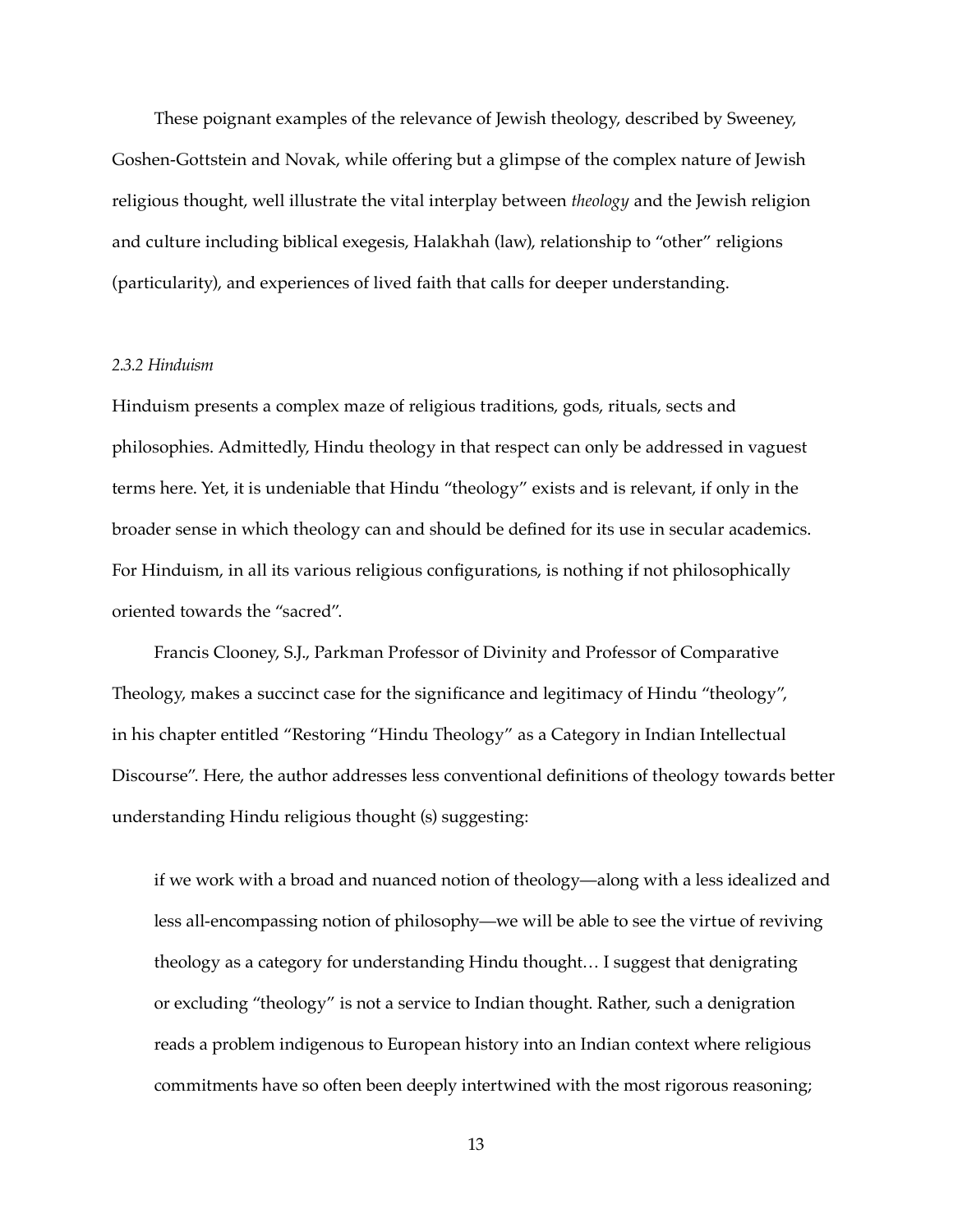even a richer sense of philosophy seems inadequate to the spiritual and religious values at stake; differences aside, "theology" remains a most viable and useful term. (2003, pg. 449).

Though aimed at defending the legitimacy and distinctness of Hindu "theology" specifically, Clooney's following claim might just as easily be applied to the broader argument for the intrinsic value of *theological inquiry* in secular religious studies:

Today, though, the views of theology in relation to science and philosophy are more nuanced and less heated. Depending on one's discipline and intellectual position, one can formulate a variety of pro- or antitheological stances or, often enough, simply ignore the category of "theology" altogether. Yet as we shall see below, theology persists in resurfacing as a serious intellectual discipline, and today it again commands more urgent attention. Here I will argue that it is also an appropriate and useful term in the context of the study of Indian thought. (2003, pg. 448).

Regarding more concretized examples of Hindu theology, Swami Paramtattvadas in his book, *An Introduction to Swaminarayan Hindu Theology*, offers a detailed look at the relatively recent yet prolific religious movement, Swaminarayan Hinduism, showcasing again the unique relevance of theology, not only in the Swaminarayan movement, but towards understanding Hindu thought in general, stating:

A discussion of any classical Hindu school of thought invariably begins with an inquiry (mīmāmsā} into, or discussion of, its basic entities or realities {tattvas}: How many metaphysical entities does it accept as real and which ones? The answer to this fundamental question more often than not reveals much about the school's basic premises and beliefs. For example, within Śan˙kara's absolute monism, the singular attributeless{nirgun˙a} entity of Brahman necessarily requires the visible world to be unreal and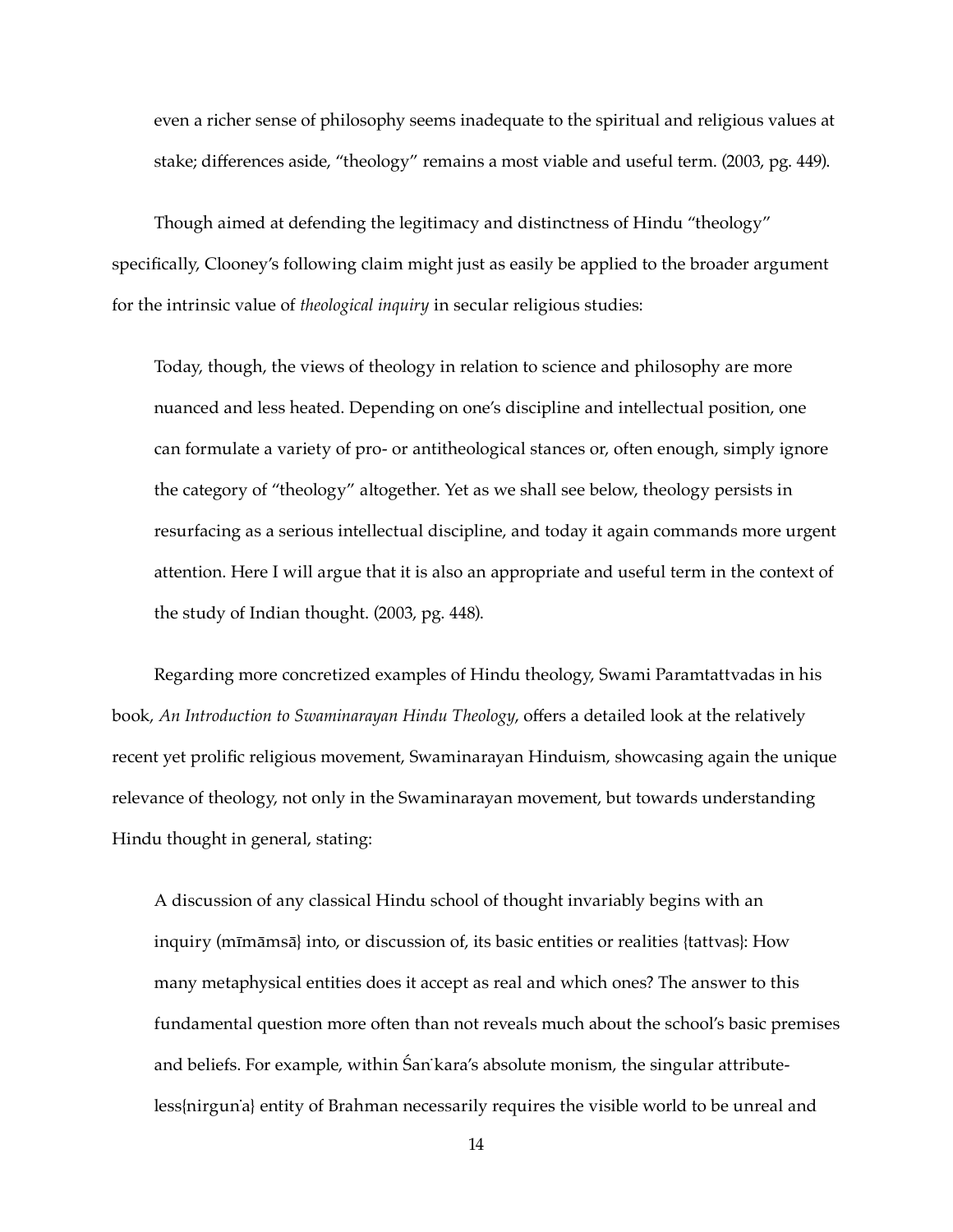illusory. In contrast, Rāmānuja's acceptance of cit {sentient}and acit {non-sentient} entities in addition to Īśvara {God} allows for both the world to be real and for individual souls to be distinct from God. (2017, pg. 69)

Hindu theology, while perhaps more challenging to frame than the more analogous theological traditions of the Abrahamic religions, warrants serious consideration and investigation in secular religious studies, offering novel insights into the labyrinth of Hindu religious perspectives and systems that broader scientific inquiry alone may not.

#### *2.3.3 Islam*

Islam, like Christianity, has a well-documented theological tradition dating back to roughly the mid-8th century C.E., with the emergence of doctrinal debates on the proper interpretation of Islamic tenets and laws. In his chapter entitled "Dialectical Theology in the Search for Modern Islam" Abdulkader Tayob, chair in Islam, African Publics and Religious Values at the University of Cape Town, South Africa, investigates how recent studies have contextualized *modern Islam* in contemporary and often fragmentary terms, moving away from the critical religious and cultural underpinnings of Kalam (Islamic dialectical theology) and resulting in a new "sectarianism' based on binary distinctions between "traditional" and "modern" Muslims (2018).

Tayob suggests that a better understanding of *modern Islam* places it within "the framework of the much longer history of Kalam" (2018, pg. 162). Speaking directly to contemporary Islamic studies, the following commentary by Tayo illustrates the crucial role of Islamic dialectical theology in locating *modern Islam* in contemporary studies:

Together with justification, then, representation occupied a central role in the quest to identify modern Islam. Islam and Muslims had been placed in the twilight shadow of Western modernity. The shadow was lifted, but enough to mark an outline. More critically,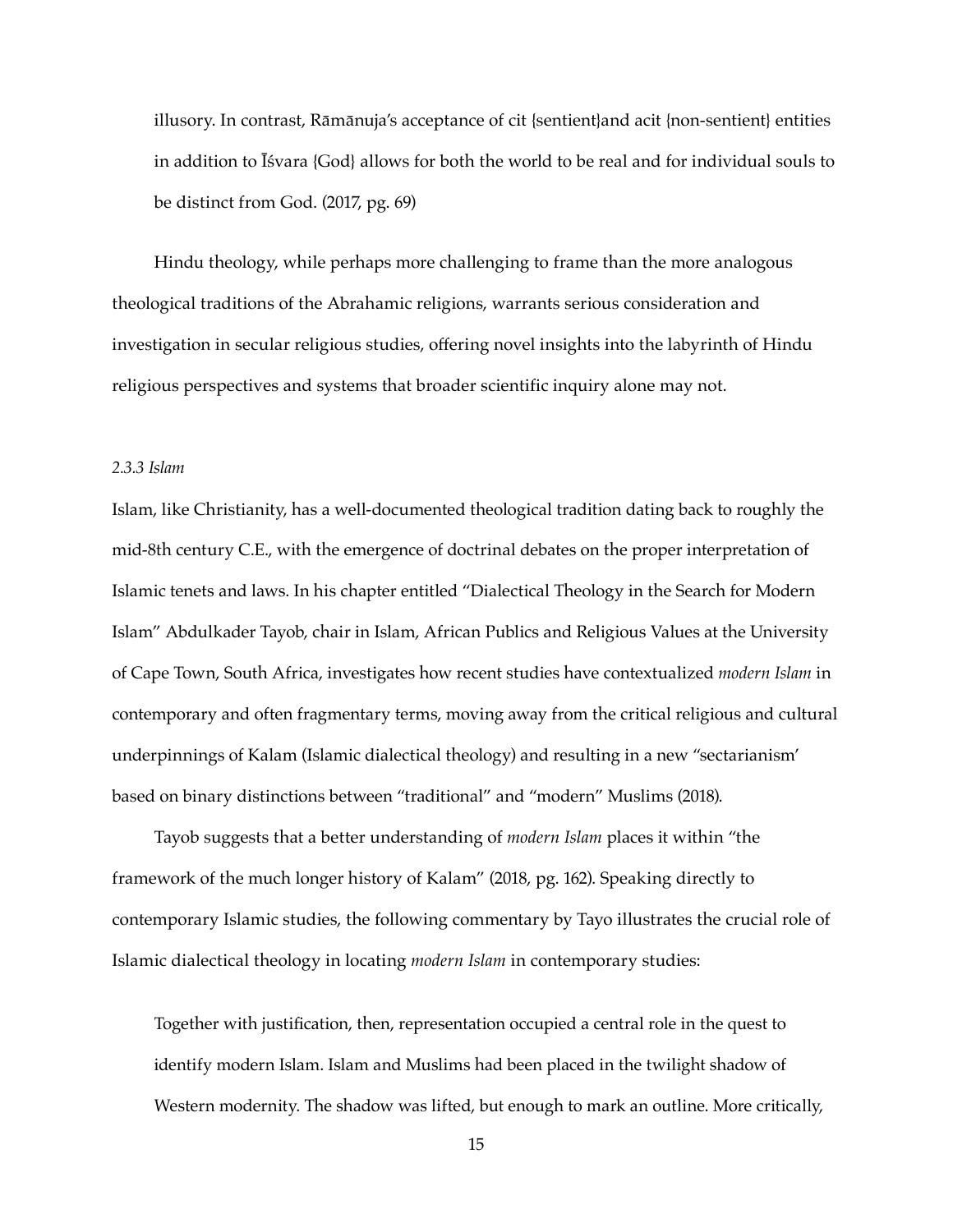as the quest for representation had come under the challenge of Foucault in general, and Edward Said on the study of Islam in particular (Foucault 1980; Said 1995), representation became impossible. The meaning of Islam and Muslims became responses and engagements around activities and beliefs. From the perspective of kalām, such "representations" emptied Islam and Muslims of any clear and tangible center. (2018, pg. 180).

Similarly, in describing the impact of Islamic theology on usul-al-fiqh (Islamic Jurisprudence), the heart of Islamic ethics, Dr. Umar F. Abd-Allah in his chapter entitled "Theological dimensions of Islamic Law" writes:

The historical relationship between the sacred law and classical theology (kalam) must be distinguished from the law's inherently religious nature, its immense body of positive law, and the various Sufi paths of spiritual illumination. Islamic theological speculation exercised only a limited impact on positive law, but its influence on Islamic legal theory (usul al-fiqh) was profound. The emergence of kalam and that of usul al-fiqh were roughly coeval. Both disciplines matured centuries after the schools of Islamic law had formulated their distinctive corpuses of positive law. (2008, pg. 237)

Regarding theology and countering violent extremism, Daniel Lav, of the Hebrew University of Jerusalem, Department of Arabic Language and Literature, explores the critical relationship between Islamic militancy and theology in his recent book, *Radical Islam and the Revival of Medieval Theology*. In his chapter entitled "Theology and the Changing Shape of Militancy", Lav focuses on the role of "theology" in shaping the "Salafi jihadist" movement, specifically, how "theological and jurisprudential writings produced by these radicals" have influenced the intellectual evolution of the school (2012, pg. 170). On the relationship between theology and radicalism in general, Lave asserts: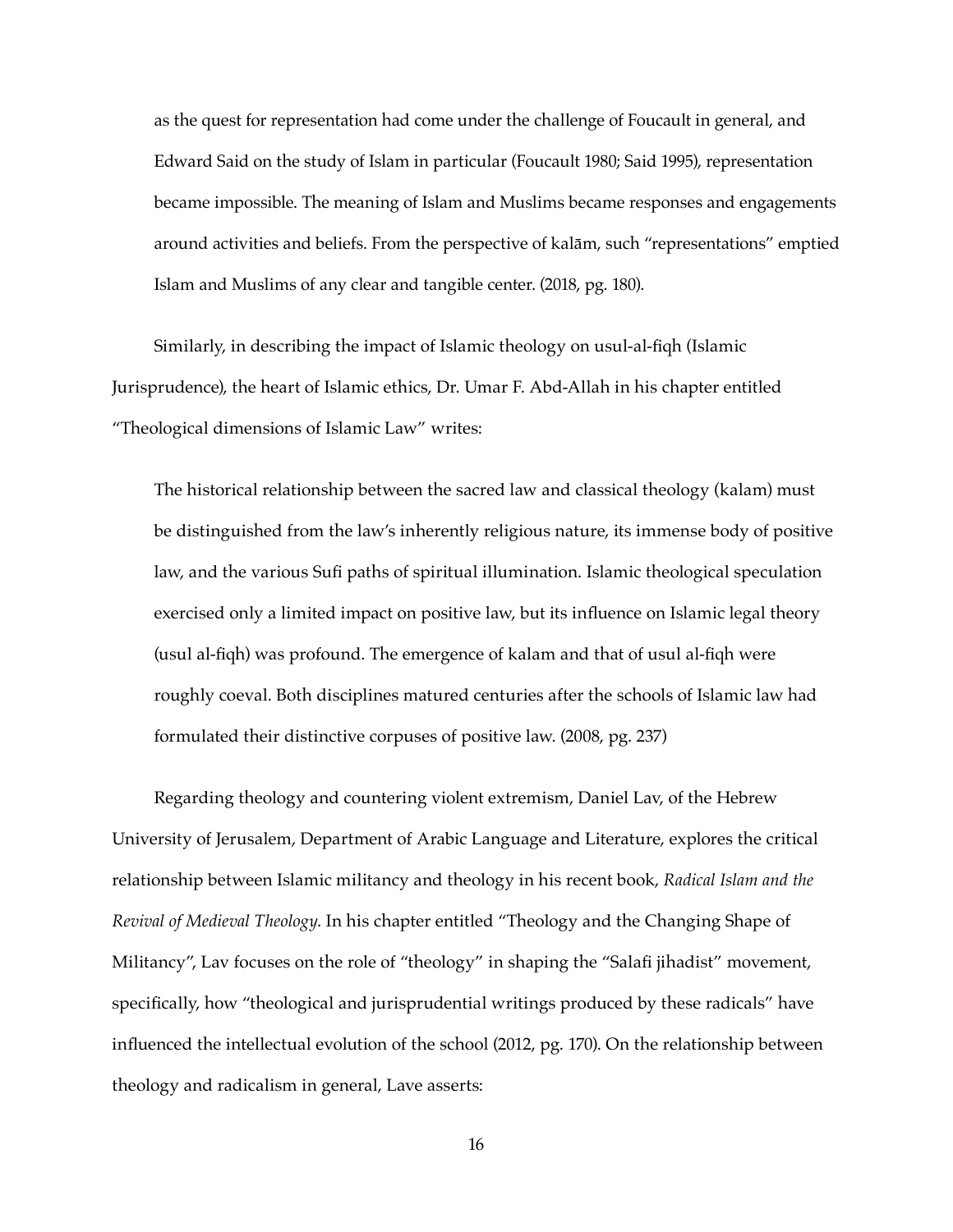In fact, I would contend that it is difficult to understand the behavior of dogmatic radicals like the salafi jihadists without understanding their underlying theology, particularly as they view jihad first and foremost as a means of championing tawhı ̄d (as in al-Maqdis slogan al-tawhī d wa'l-jihad). (2012, pg. 170)

Lav concludes his chapter with a definitive emphasis on the role of theological concerns (theology) in the propagation and motivation of the Salafi jihadist movement:

What is clear is that in the two decades that have elapsed between the writing of Abu al-Walıd's letter and the present, Salafi jihadi ideas have spread sufficiently widely in Somalia to precipitate the split within the Islamic Courts Union, and, in a kind of feedback mechanism, are now being further bolstered by al-Shabab's military strength. This underscores an important lesson: Abu al-Walid's characterization of the Salafis as pursuing the "way of the rhinoceros" was fundamentally flawed, because they do not, in fact, rely solely on military means. Their way is rather what Ibn Taymiyya characterized as that of the "Book and the Sword", and it advances as much by study and proselytization as by bombings and bloodshed. (2012, pg. 200).

The above theological sketches (scant as they are) demonstrate the crucial impact of non-Christian theological thought— not only within religious contexts— but across varying sectors in our global society, further illustrating practical and philosophical applications for theological inquiry in furthering religious literacy and peacebuilding studies in public universities.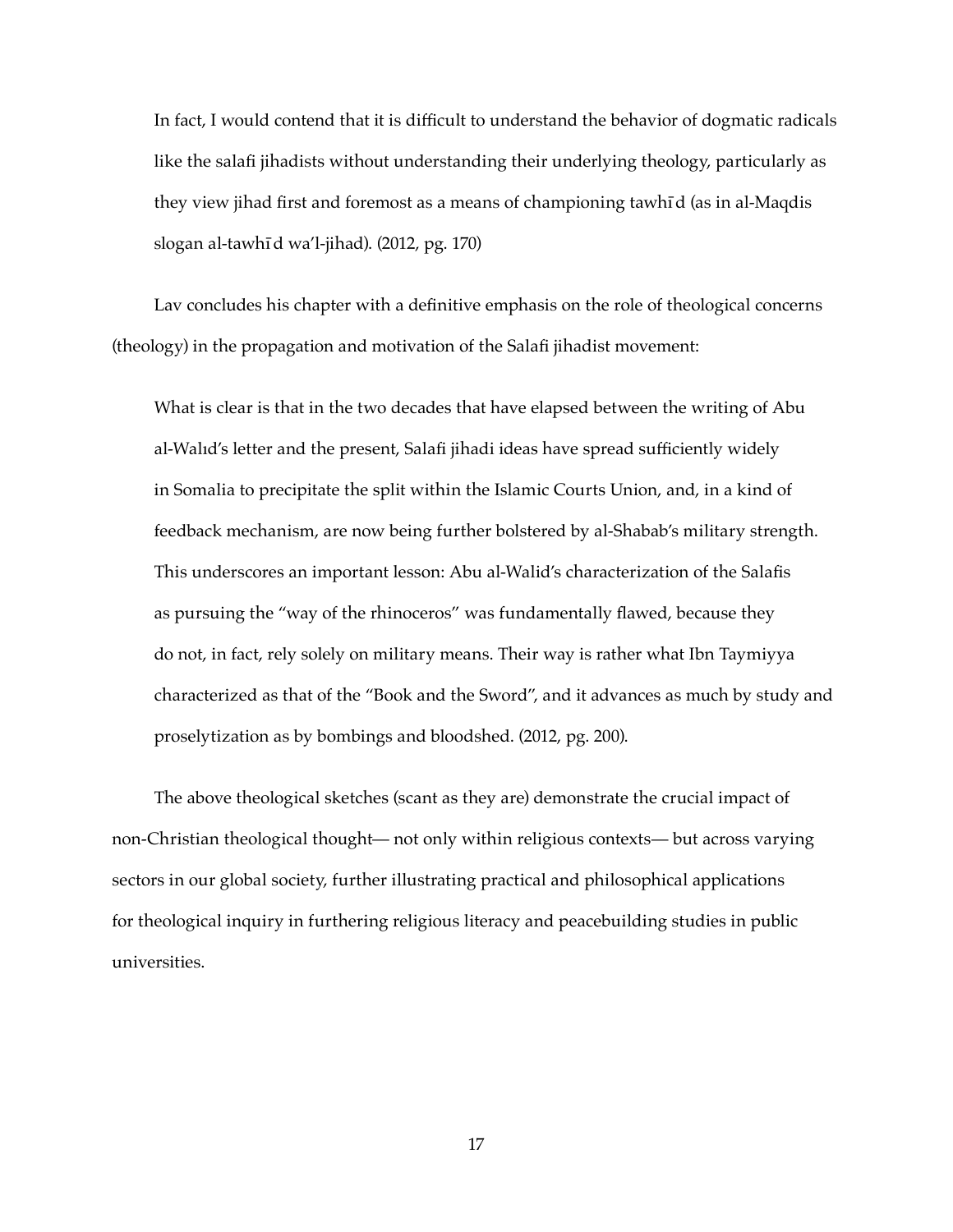#### **CHAPTER THREE:**

# **KEY CHALLENGES TO "THEOLOGY" IN THE PUBLIC UNIVERSITY**

Theological inquiry, approached from a non-sectarian comparative perspective, presents novel opportunities for public university students to explore "religion" more substantively, while providing them with transformative learning experiences aimed at increasing religious literacy and expertise within the fields of religious studies and philosophy. However, as previously noted, incorporating theological coursework into secular religious studies presents a unique set of logistical challenges, including the "what" and "how" of overcoming historical biases and legitimate concerns regarding first amendment conflicts. Audrey Lingley, curriculum specialist of Portland State University, goes so far as to suggest that modern and post- modern educators have been indoctrinated into a culture of fear with regards to "religion" in the classroom (2014).

While "theology" is generally considered off limits in secular academics, many classes in contemporary secular religious studies may already include theological considerations in their coursework, by way of discourse on sacred texts and other similar media as they relate to "adherents". However, professors and students engaged in such theologically oriented discourse may feel compelled to avoid certain relevant questions or remarks during classroom dialogue to avoid unintentionally opening topics that can be construed as overtly "spiritual", thus opposing secular academic principles.

How then, can these justifiable concerns regarding the place of theological inquiry in secular academics be overcome; and more specifically, how can instructors comfortably determine what to include or leave out of theologically oriented coursework within the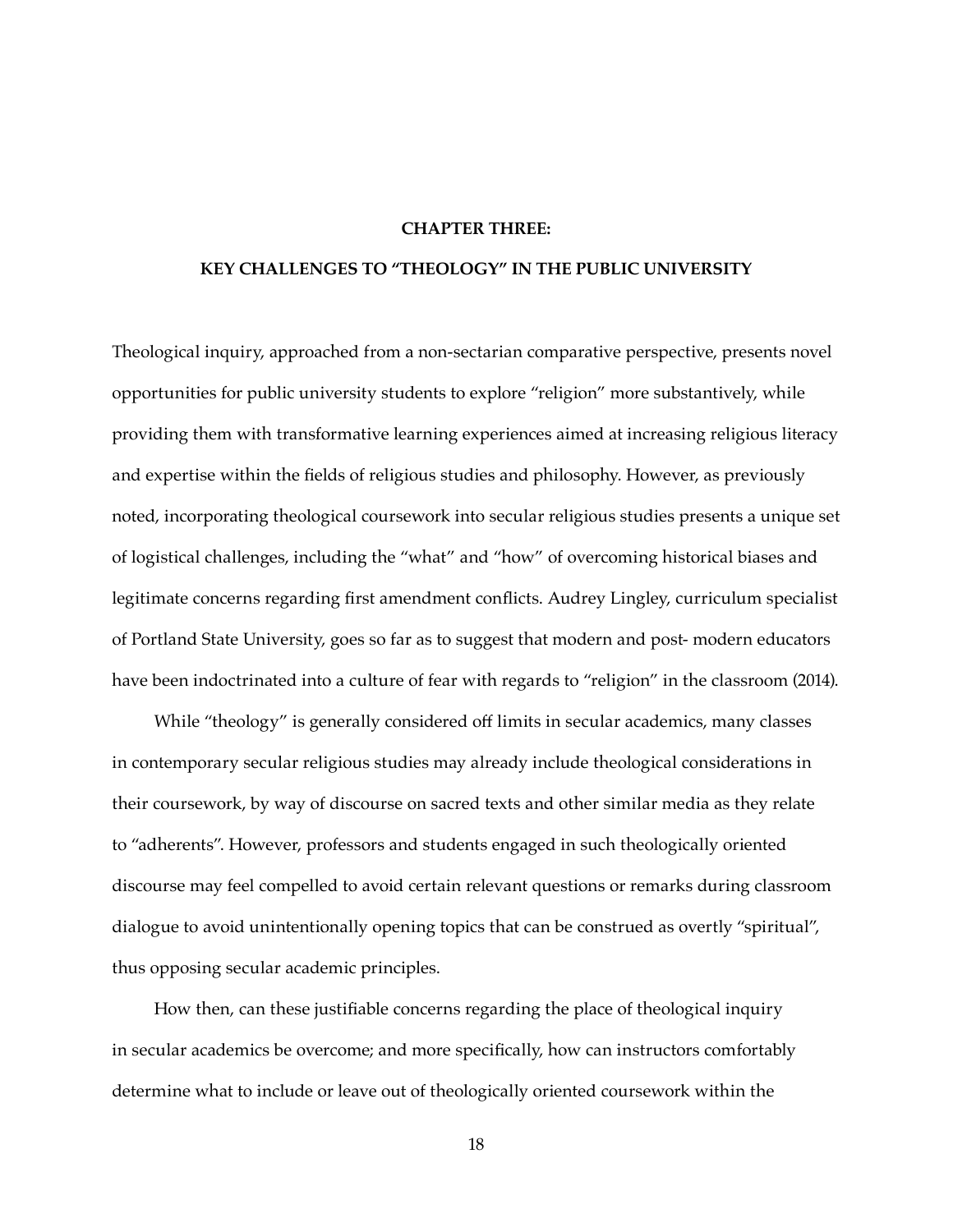framework of their constitutional obligations? The principle aim of this section is to briefly survey key historical and present-day challenges and objections to "theology" in the public university, particularly, first amendment and pedagogical concerns, and to explore how leading scholars suggest these challenges may be met.

Although this paper does not directly address *interfaith dialogue* in secular academics but rather the broader undertaking of *theological inquiry*, these two endeavors often overlap and face many of the same challenges in secular settings. The overarching considerations associated with both "interfaith" dialogue and theological inquiry are summed up succinctly by David Cheetham, Professor of Philosophical Theology at the University of Birmingham and Co-Director of the Birmingham Centre for the Philosophy of Religion (2005), in his discussion on "interfaith" dialogue in the academe entitled "The University and Interfaith Education".

Cheetham points to several "up front" issues associated with introducing "interfaith dialogue" into secular curricula, comparable to the challenges associated with framing "theology". Some key issues to consider are: (1) defining the term "theology" (this was addressed in chapter two) (2) what should be included in the body of "theological" coursework and material from each faith tradition? (3) how should theological curriculum be structured to avoid preferential treatment or apparent biases towards one theological tradition over another, and (4) first amendment issues- can theology be introduced without violating underlying secular principles? (2005).

While all of the above considerations are noteworthy, chapter two has previously offered a broad working definition for "theology" (study of god (s)), and our concerns here lie more generally with how "theology" interacts conceptually with constitutional obligations; therefore, the following discussion will focus on the specific challenge of reconciling "theology" with first amendment and pedagogical considerations, deemed here the most persistent challenges to 'theological" inquiry and discourse in secular academics today.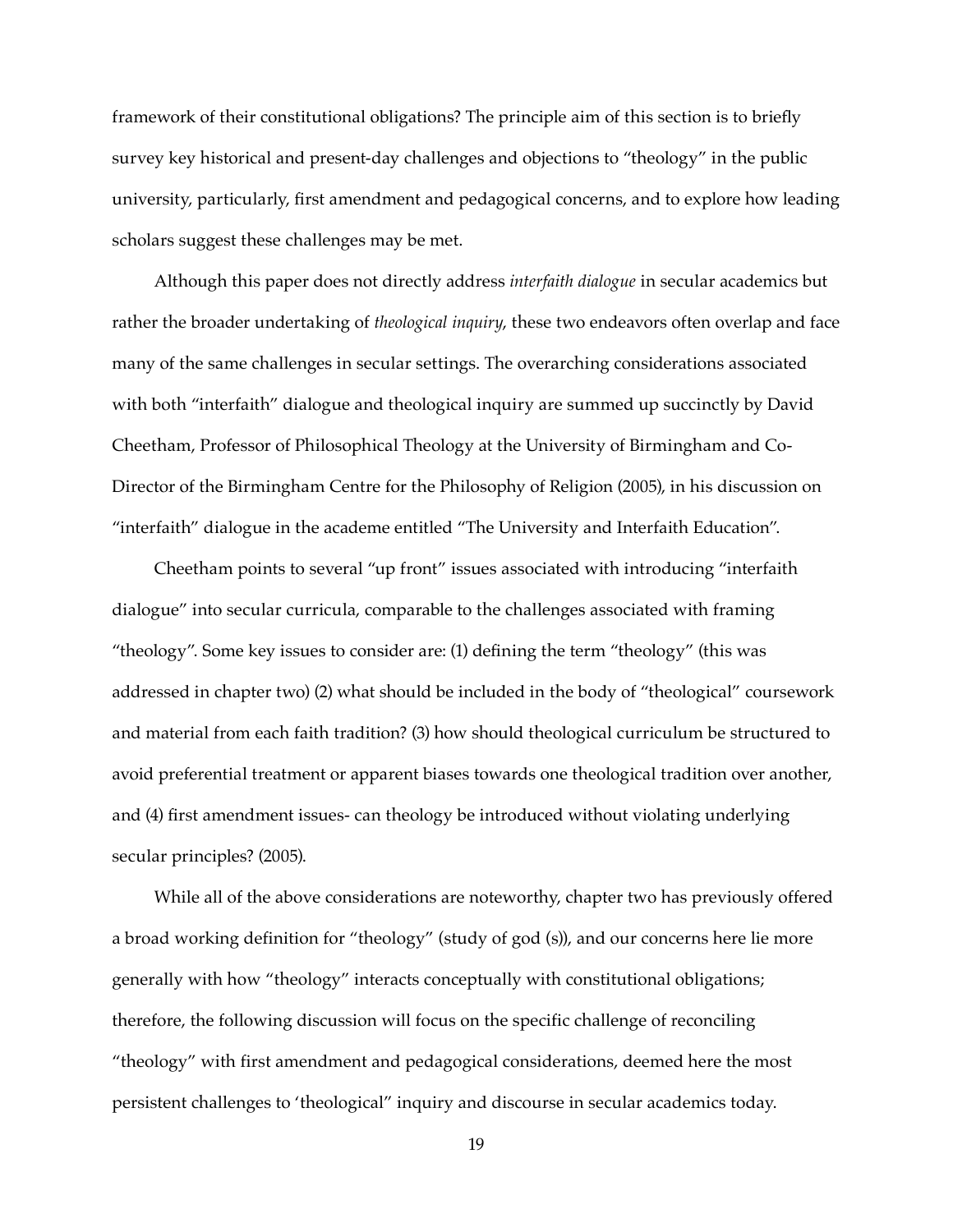### **3.1 First Amendment Legal Considerations:** *Abington School District v. Schempp*

The First Amendment to the United States Constitution states:

Congress shall make no law respecting an establishment of religion or prohibiting the free exercise thereof; or abridging the freedom of speech, or of the press; or the right of the people peaceably to assemble, and to petition the Government for a redress of grievances (various sources).

Typically, first amendment concerns associated with "theology" in the public university are centered on keeping *sectarian religiosity* out of the classroom. As previously noted, first amendment challenges to incorporating theological inquiry and discourse in secular academics are exacerbated by the pervasive view that "theology" is synonymous with Christian thought (sectarian dogma); but putting aside that particular challenge for now, what *are* the specific constitutional issues associated with normative "theology" (as it stands today) in secular religious studies?

Of particular interest, is the landmark supreme court case, *Abington School District v. Schempp*, 1963, in which the court ruled in favor of the respondent, Edward Schempp, against the constitutionality of mandatory bible reading in the public elementary classroom. While this case is *essentially* legally unrelated to the constitutionality of *theology* in the public university, it has critically impacted how many public universities and educators view first amendment constitutional obligations (Griffin, 2000).

Legal issues associated with theology and public education are addressed thoroughly in the essay, "We Do Not Preach, We Teach.": Religion Professors and the First Amendment", by Leslie C. Griffin, William S. Boyd Professor of Law at the University of Nevada, warranting considerable attention here. Griffin's central claim is that present-day legal concerns related to "theology" in public university stem from a widespread misinterpretation of the 1963 supreme court case, *Abington School District v. Schempp*. Specifically, Griffin asserts: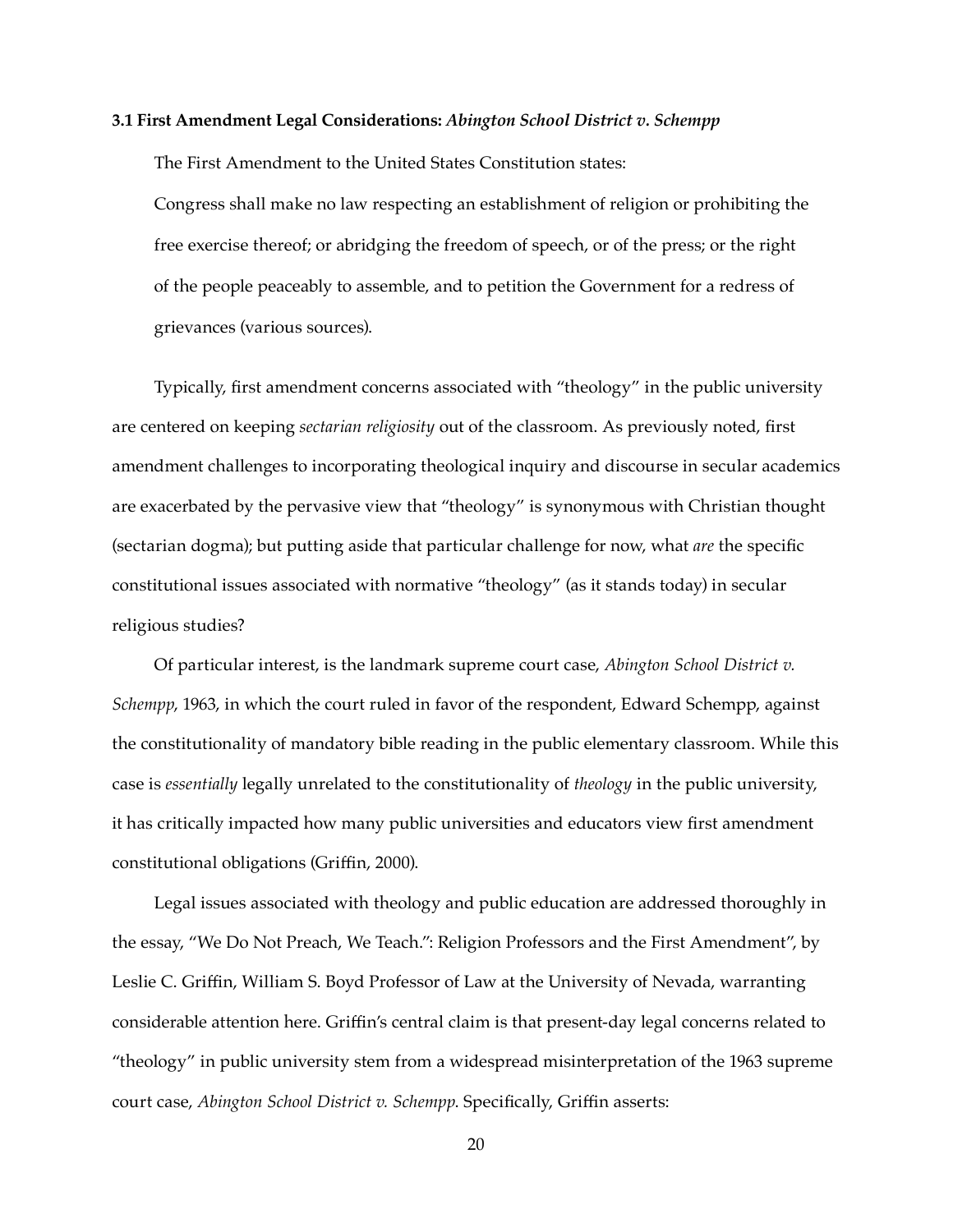Scholars decided that the Court settled the constitutional question [permissibility of theological studies] in a 1963 school prayer case, Abington School District v. Schempp, when the Court stated (in dicta) that "teachers may teach about but not of religion in the public schools". From *Schempp* [] scholars concluded that the First Amendment prohibits the teaching of theology but permits religious studies in state universities.(2000, pg. 6)

However, Griffin continues, "the Court has never addressed the constitutional status of theology or religious studies. In time, religious studies became the preferred academic discipline in both private and public universities as theology declined in influence. (2000, pg.6-7).

According to Griffin there was no legal precedent in *Schempp* for the impermissibility of "theological" studies in public universities, *as long as* instructors present theological material from a non-sectarian perspective without the intent to evangelize, thus teaching "*about* religion not *of* religion" (2000):

When it barred prayer from the public elementary school classroom, the Supreme Court stated (in dicta of course) that public schools may offer religion as part of their curriculum. The Court mentioned that the Establishment Clause *does not* prohibit the "study of the Bible or of religion, when presented objectively as part of a secular program of education". The Court noted that "one's education is not complete without a study of comparative religion or the history of religion and its relationship to the advancement of civilization" (pg. 9).

Further, regarding actual legal implications for theological studies in secular university settings following the 1963 *Schempp* ruling, Griffin notes:

In the law, however, *Schempp* had not settled anything about university teaching of religion; it was a prayer and Bible reading case set in the elementary schools. Dicta.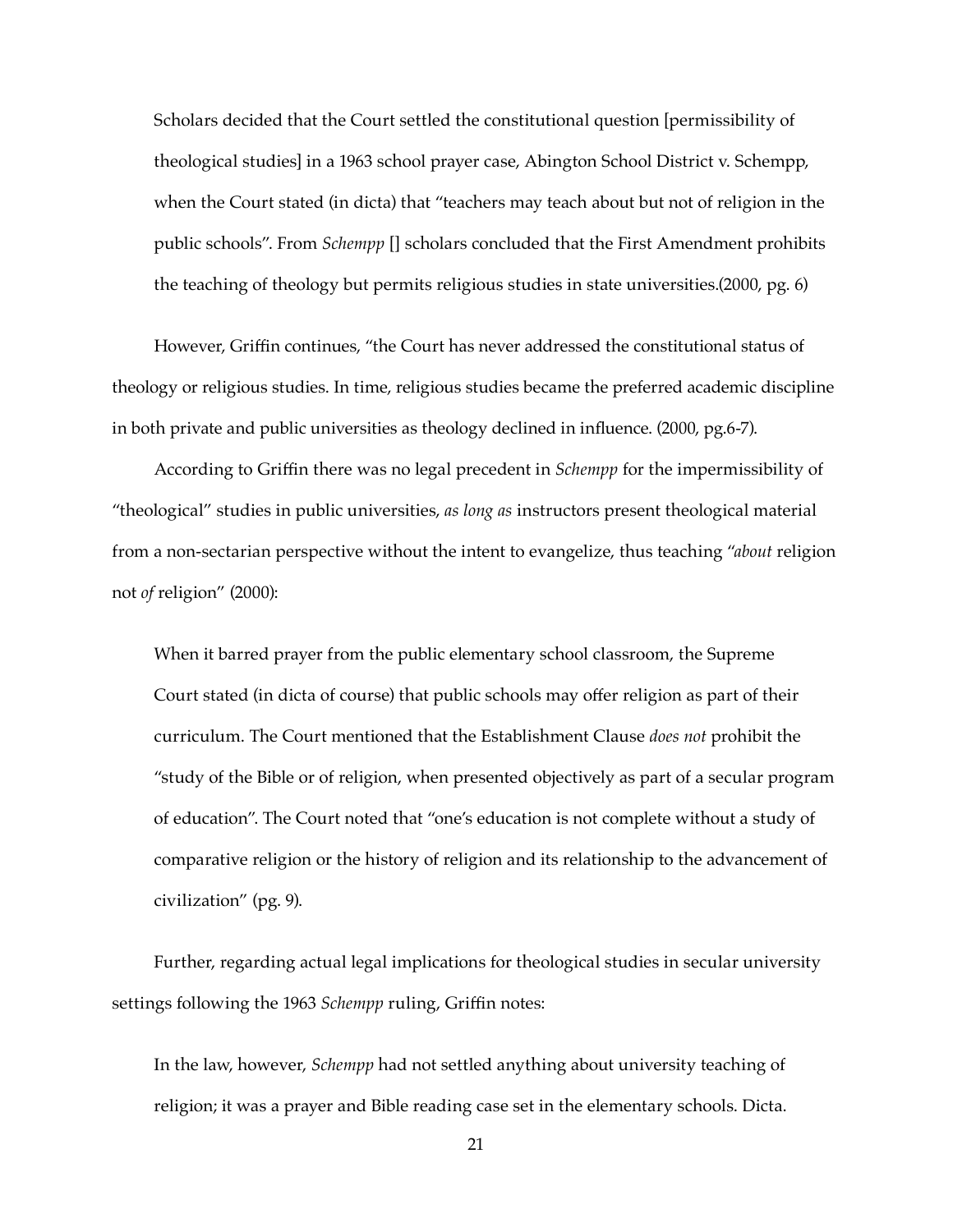Moreover, even at the elementary school level one must ask what constitutional standard is provided by "about" and "of" religion? Nonetheless, armed with Schempp, American scholars promoted the study of religion (but not theology) in public and private universities. (2000, pg. 25).

According to Griffin, the supreme court clarified its final position on the issue of theology in the public classroom, offering, once again, a distinction between teaching *about* versus *of*  religion and relegating the task of discerning the nature of academic endeavors, as such, to school officials:

In practice, the Supreme Court never did compress religious studies and theology into a constitutional test. In concurrence in Schempp, Justice Brennan agreed that "[t]he holding of the Court today plainly does not foreclose teaching about the Holy Scriptures or about the differences between religious sects in classes in literature or history", yet he observed that this distinction between teaching about and of religion was too difficult for courts to interpret. "To what extent, and at what points in the curriculum, religious materials should be cited are matters which the courts ought to entrust very largely to the experienced officials who superintend our Nation's public schools". (2000, pg. 27)

Considering Griffin's well-articulated argument and excerpts from the 1963 case itself, the *Schempp* ruling should not deter school officials and instructors from offering *theology* in the public university classroom, rather, it should serve as a guide for navigating the legal parameters of comparative theological inquiry and discourse, when proceeding from a nonsectarian starting point.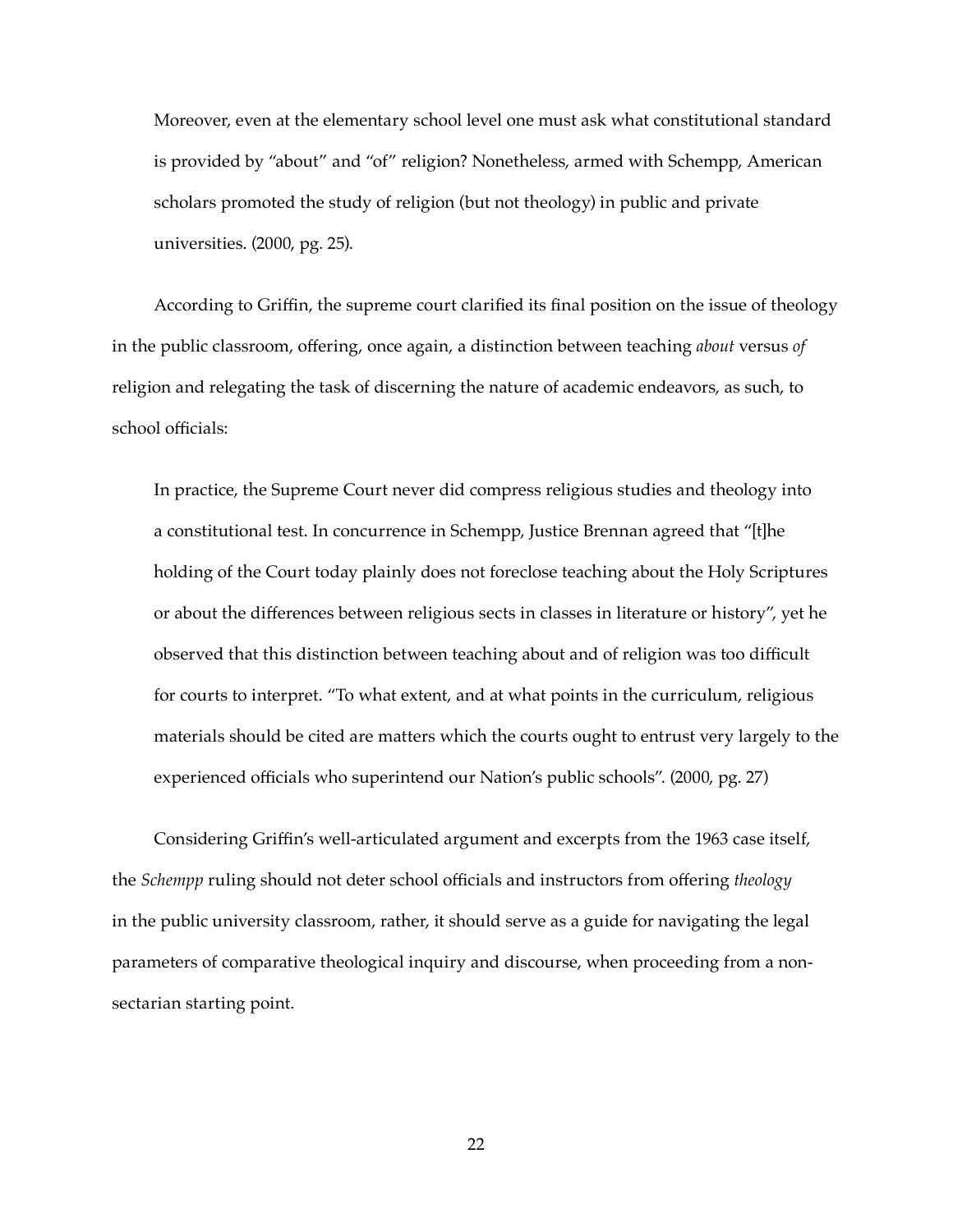#### **3.2 Reconciling Secular Academics and Theology**

Suggesting possible reconciliation between theology and secular pedagogical and constitutional concerns, Leslie Griffin references George Lindbeck of Yale University in his 1976 report on the scope of religious studies regarding legal parameters:

"Universities may sponsor theological education in as many religious traditions as they wish." He concluded that "even public universities can legitimately participate in theological education without violating the principle that no religion should be given legally preferential treatment… religion may be approached either particularistically or generically: primary attention can be given either to religions in their specificity, or to features common to all religions. Second, one can pursue each of these approaches in either a theological or a religious-studies mode" (Lindbeck, 1976, as cited in Griffin, 2000, pg. 58).

Citing Lindbeck further, Griffin asserts that what Lindbeck terms "generic theology" should not present a constitutional conflict:

Lindbeck describes this third approach, a theological work in reference to religion generically considered, that is, without attachment to any "specific heritage". "This approach involves exploring and developing new outlooks oriented toward human religiousness in general" (Lindbeck 1976, as cited in Griffin, 2000, pg. 59). Similarly, this reasoning can be applied to the notion of exploring theology within but not *from* a particular religious perspective.

Gijsbert van den Brink, Chair of Theology & Science at Vrije Universiteit Amsterdam in his essay entitled "The future of theology at public universities", explores how theology might be aligned with either the sciences or the humanities to remain *ethically* viable in secular academics. Favoring the scenario of *theology* within the humanities, van der Brink cites author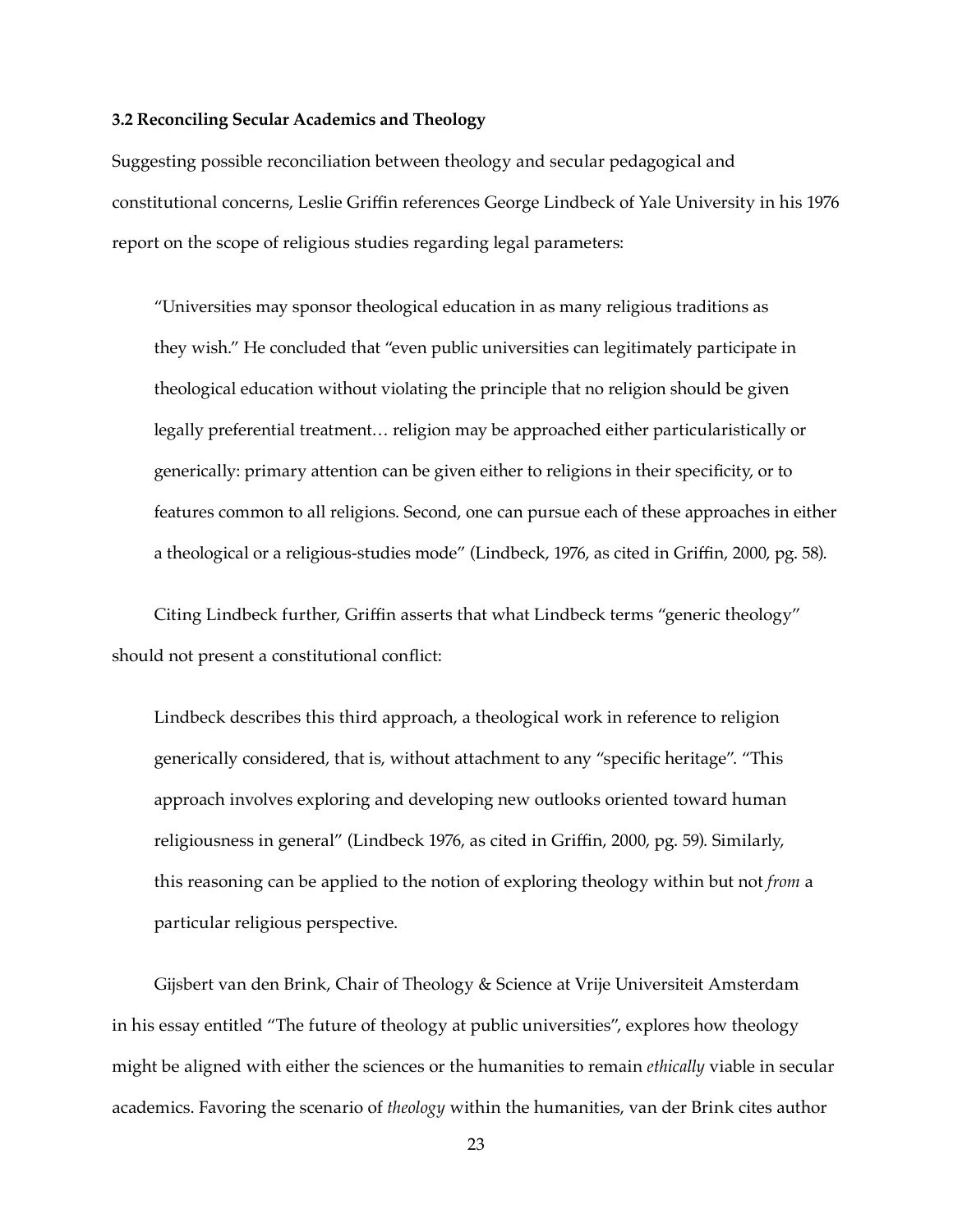Kevin Schilbrack, Professor and Head of Department of Religion and Philosophy at Western Carolina University and his claims that "theology", when enacted through traditional modes of academic inquiry, is in keeping with other philosophical academic endeavors such as *ethics* and *political theory* situated within the humanities and should not pose a problem in the public setting:

Kevin Schilbrack distinguishes between descriptive, evaluative and constructive tasks of the theologian and argues that all of these deserve a place in the secular university (see also Schilbrack 2014). Descriptions may range from interpretive ('what is being said and done in this ritual?') to explanatory ('which theory accounts best for religious phenomenon x?'). Whereas interpretations may follow an 'emic' approach, sticking to the religious practitioners' own vocabulary as closely as possible, explanations usually are 'etic' in that they employ more general concepts and theories (that may or may not be understandable to the religious believers themselves) in order to illuminate what is going on. Both types of descriptions are non-judgmental with regard to the truth claims of the religions under scrutiny. Evaluative work, on the other hand, aims at the critical assessment of what is going on in religions. Questions that may be answered are: Are the religious social structures [in question] oppressive? Are the religious experiences veridical? Are the religious claims plausible, coherent, warranted, or true?' (Schilbrack in press, typescript:5). Traditionally, such evaluative questions are discussed in such disciplines as the philosophy of religion and moral philosophy (or ethics). (Schilbrack as cited in van den Brink, 2020, pg.5)

Taking on the more common challenge to the legitimacy of theological studies against constructivism, van den Brink references Schilbrack again suggesting that: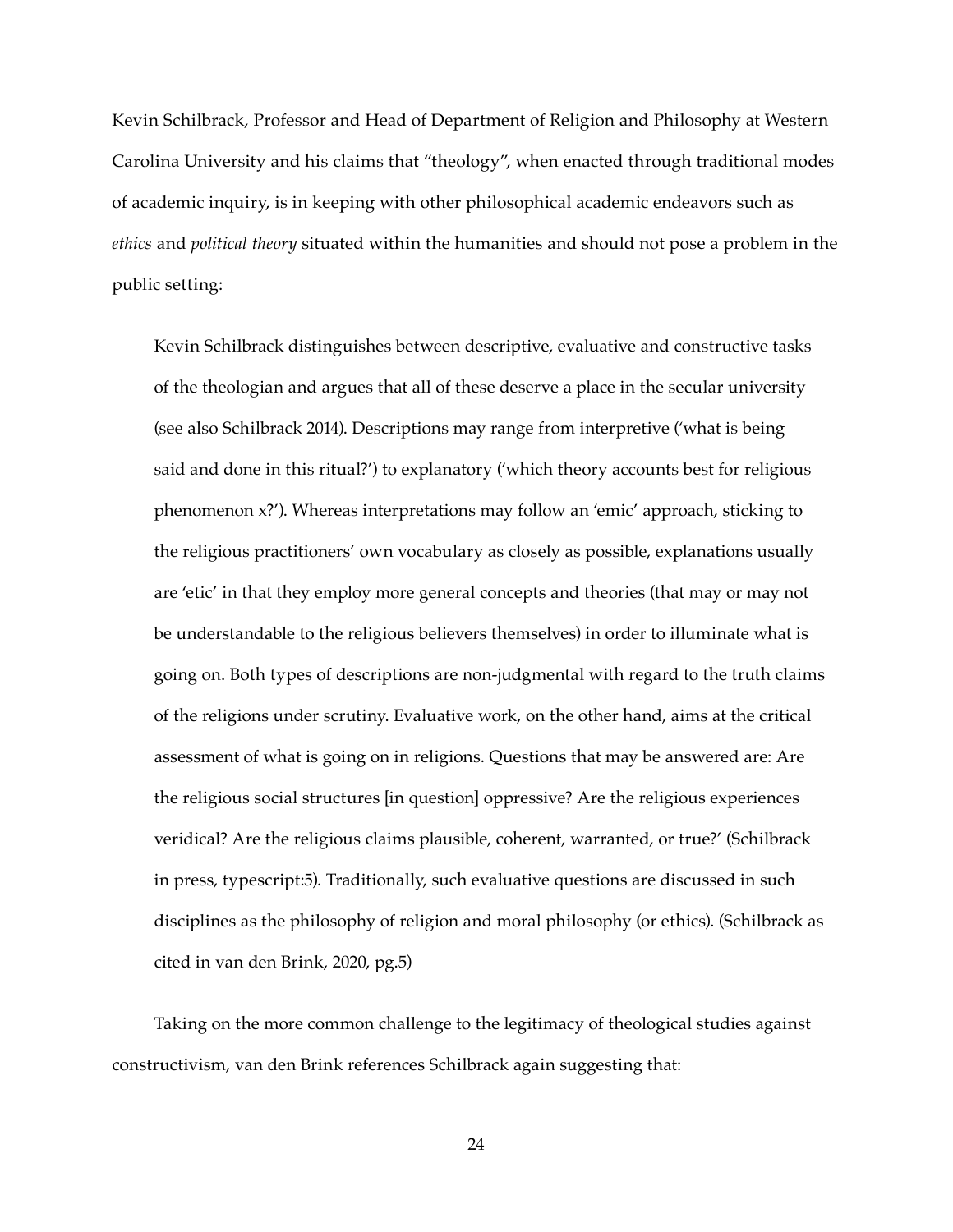Schilbrack rightly points out that if one excludes such constructive tasks from what is properly academic, many more disciplines than just theology are at risk: [T]here is no way to exclude constructive religious philosophical [= theological] thinking without simultaneously excluding a great deal of constructive thinking about ethics, metaphysics, political (theory, feminist critique, and postcolonial thought. (Shilbrack as cited in van den Brink, (2020, pg.5-7).

Addressing similar questions from a different perspective, Wesley Wildman, Professor of Philosophy, Theology and Ethics at Boston University, attempts to reconcile theology and philosophy of religion under the broad umbrella of *religious philosophy*, which Wildman claims can better accommodate "big question" philosophical inquiry (theology) in secular academics.

In his book, *Religious Philosophy as Multidisciplinary Comparative Inquiry: Envisioning a Future for the Philosophy of Religion*, Wesley asks the question: "Can philosophy extend beyond analysis of the historical context and validity of arguments about religious subject matters to offer literary evocations of religious themes, constructive theories of religious objects, and evaluations of the claims religions advance about religious topics?" (2010).

Answering his own question in support of *religious philosophy* as a broad field of comparative inquiry that *can* accommodate such objectives, Wildman suggests:

From an historical and cross-cultural perspective, the achievements of big-question philosophy are plentiful, diverse, and difficult to harmonize. Thus, they may strike the onlooker as hypothetical exercises in constructive modeling, with contextual factors explaining both why some models prove more plausible than others in particular settings, and why models take on distinctive features that make consistency with competitor models problematic. Before concluding that big-question philosophy operates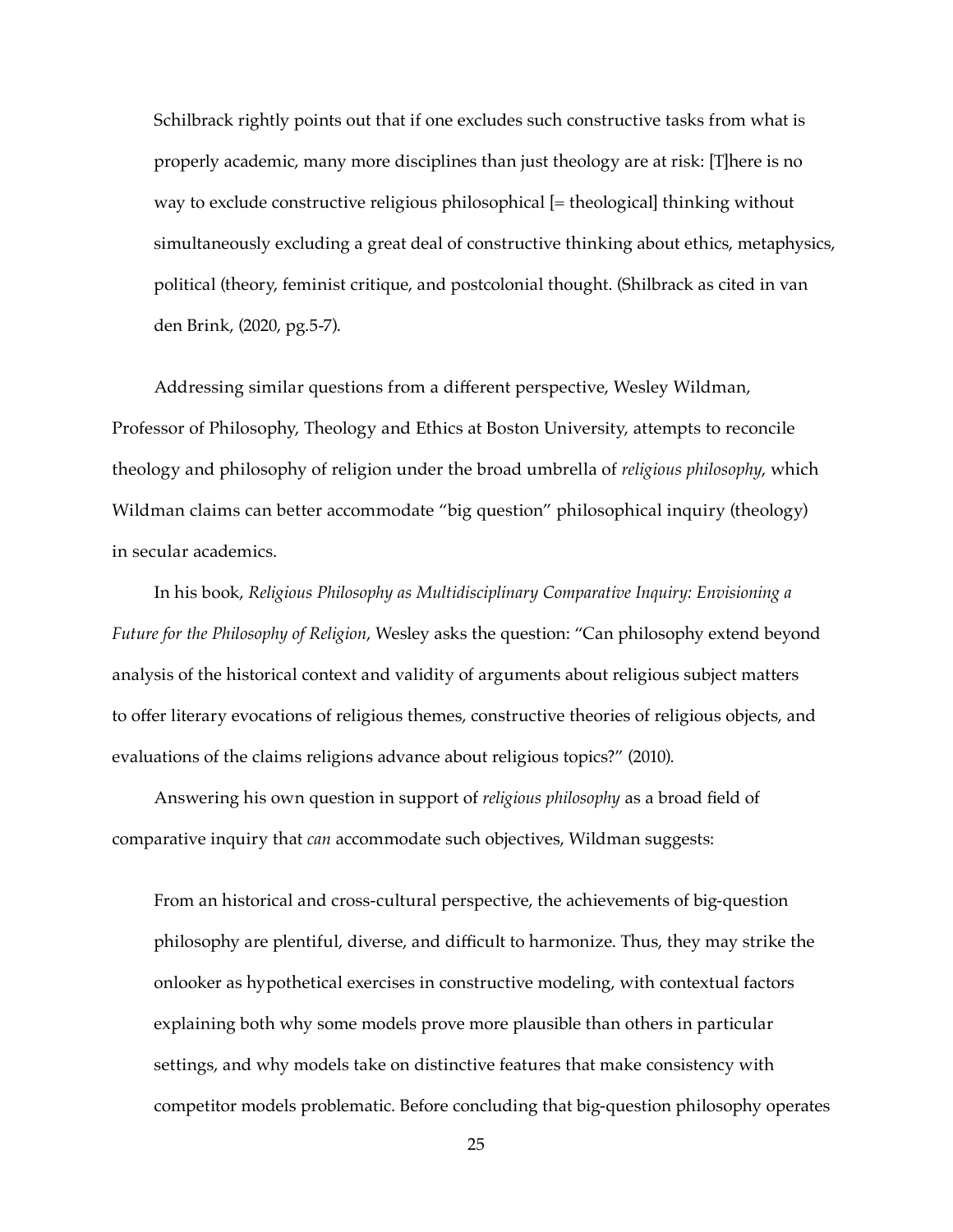in a slippery world of relativistic delusions, however, let us take seriously the possibility that hypothetical exercises in constructive modeling could be a form of inquiry [religious philosophy] (2010).

Addressing the interplay of "theological' inquiry (in broad terms defined above-though Wildman doesn't call it that) in all serious philosophic inquiry the author writes:

There seems to be no principled way of blocking questions about the ultimate integrating explanatory principles, those that unite everything that is into the most comprehensive and coherent interpretation. This is how the big philosophical questions of ontology yield ideas of God and creation in the West, Brahman and sarrisara (cycle of lives) and sanyata (ultimate emptiness) in South Asia, and Dao (Dao or Ta r it.; ultimate way), Tian (Tian or T'ien or heaven), and Shang Di (Shang Dz or Shang Ti or ultimate emperor or supreme God) in East Asia-in each case understood as ultimate explanatory principles for ontology. Of course, these are not necessarily religious ideas in this context; they are principles for the ontological interpretation of reality…there is no question that there has been two-way traffic between the ideas inspiring and structuring religion and the ideas prominent in philosophical explanations of reality.

Yet another perspective is offered by Dr. Patrick Giddy, University of KwaZulu-Natal, in which he challenges the secular notion that "the personal dimension of knowledge" should *not* factor into secular religious studies. Giddy bases his argument on Bernard Lonergan's Method in Theology (1972), suggesting that alongside theology, several other disciplines rely upon subjective inquiry within the field of humanities, such as *literature,* in support of his larger claim that knowledge should not be "limited to what can be verified in the sciences ('scientism')" (2008, pg. 527).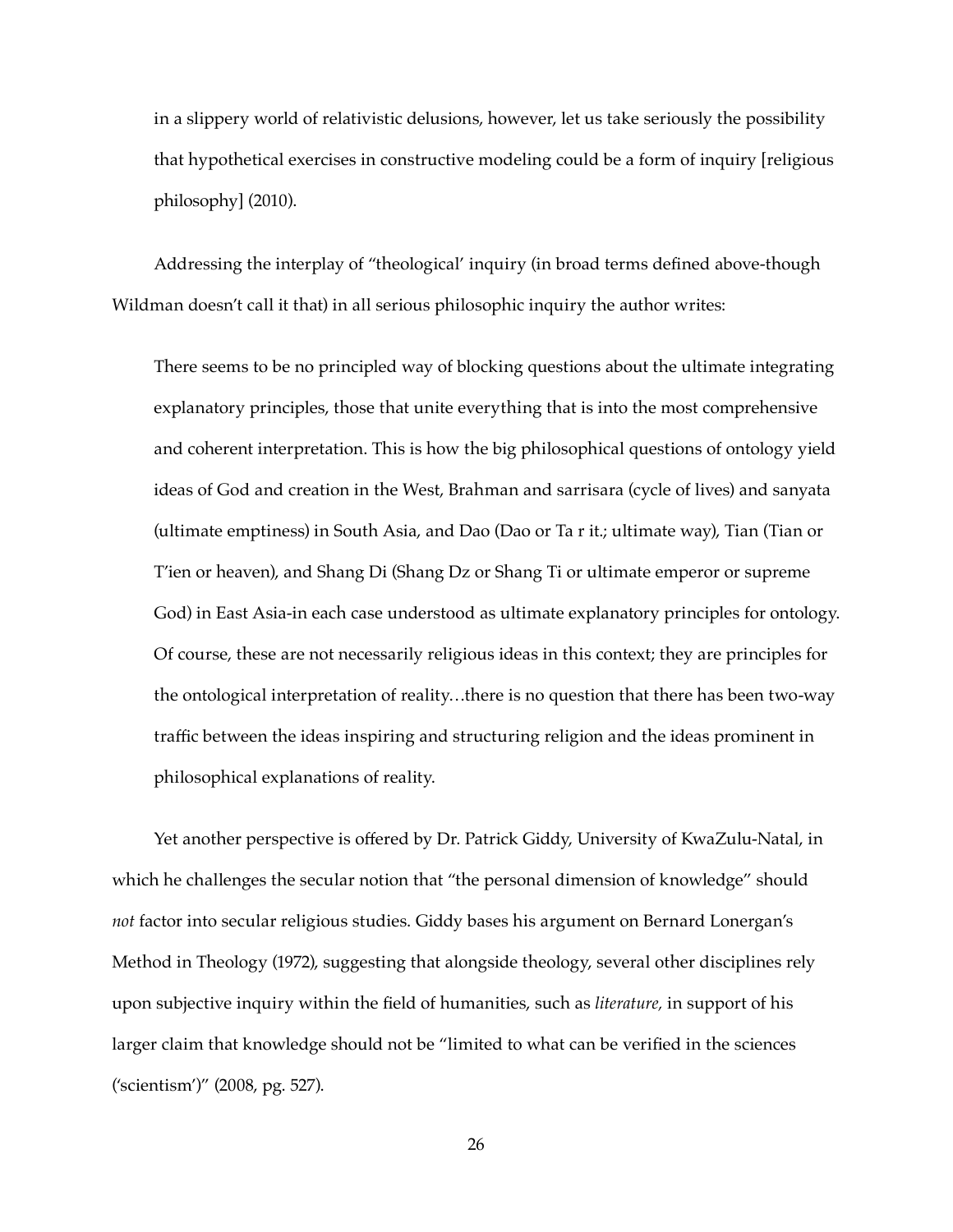While Giddy's thesis takes us a bit far afield from first amendment concerns, he makes some very interesting points with which to conclude this section. On *theology* serving the greater aims of higher education, Giddy writes:

Nevertheless, the full articulation of this personal reality foundational for the integrity of the pursuit of knowledge is to be found in the humanities and particularly in theology but contemporary culture to a large extent works with a model of knowledge which disinherits these intellectual traditions, which leaves the university impotent to challenge social structures which fail to enhance human flourishing.21 By distinguishing theological disciplines mediating the religious tradition (such as hermeneutics) from those in which the tradition is mediated by the existential stance taken by the theologian and re-articulated for the contemporary context (such as systematics), Lonergan opens the way towards seeing Islamic (for example) theology presented as one world view among others (such as Marxism), the critical element necessary for any university discipline being situated precisely in the standards set up by the demands of the existential dialectic. (2011, pg. 539)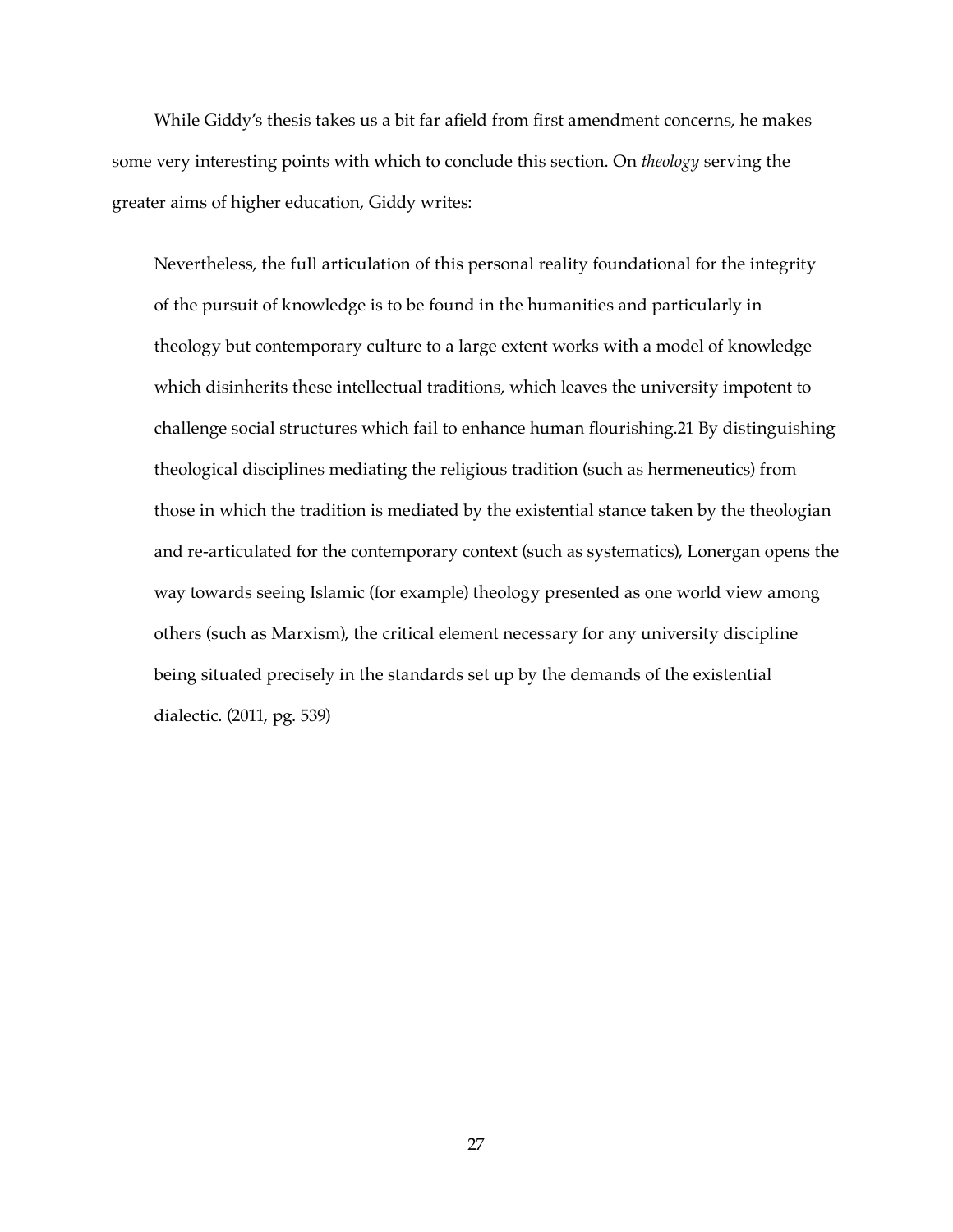#### **CHAPTER FOUR:**

## **THE UNIQUE VALUE OF THEOLOGICAL INQUIRY IN RELIGIOUS STUDIES**

The impulse to seek a higher purpose, the existential meaning of human life, our creator (s) and/or the *sacred*, remains central to the human experience in the postmodern age, as evidenced by the rise of popular theologians such as William Lane Craig and Bishop Robert Barron, among many others. One does not need to look far to find "religion" in popular culture. As religion continues to critically influence our global society, public universities must continue to seek novel modes of inquiry that deepen religious literacy and further understanding. It is impossible to study religion and its social implications *in full*, without the comprehensive exploration of the theologies that drive religious faith traditions. The religiosity of others shapes our daily communal experience (if only subtly, though often not), from government mandates to social ethics (Leustean, 2005).

Most religious studies programs offer a variety of classes in comparative religion, including the survey of sacred texts and other media. How then, does non- sectarian theological inquiry differ from contemporary "comparative religion"? What sets it apart as additionally valuable and worth fighting for in secular academics?

This chapter will explore how comparative "theological inquiry" differs from traditional coursework to demonstrate that students exposed to the intricacies of multiple religious theologies stand to gain *unique* insight and understanding of other cultures and religions, necessary for the broader aims of secular religious studies at public universities and beyond.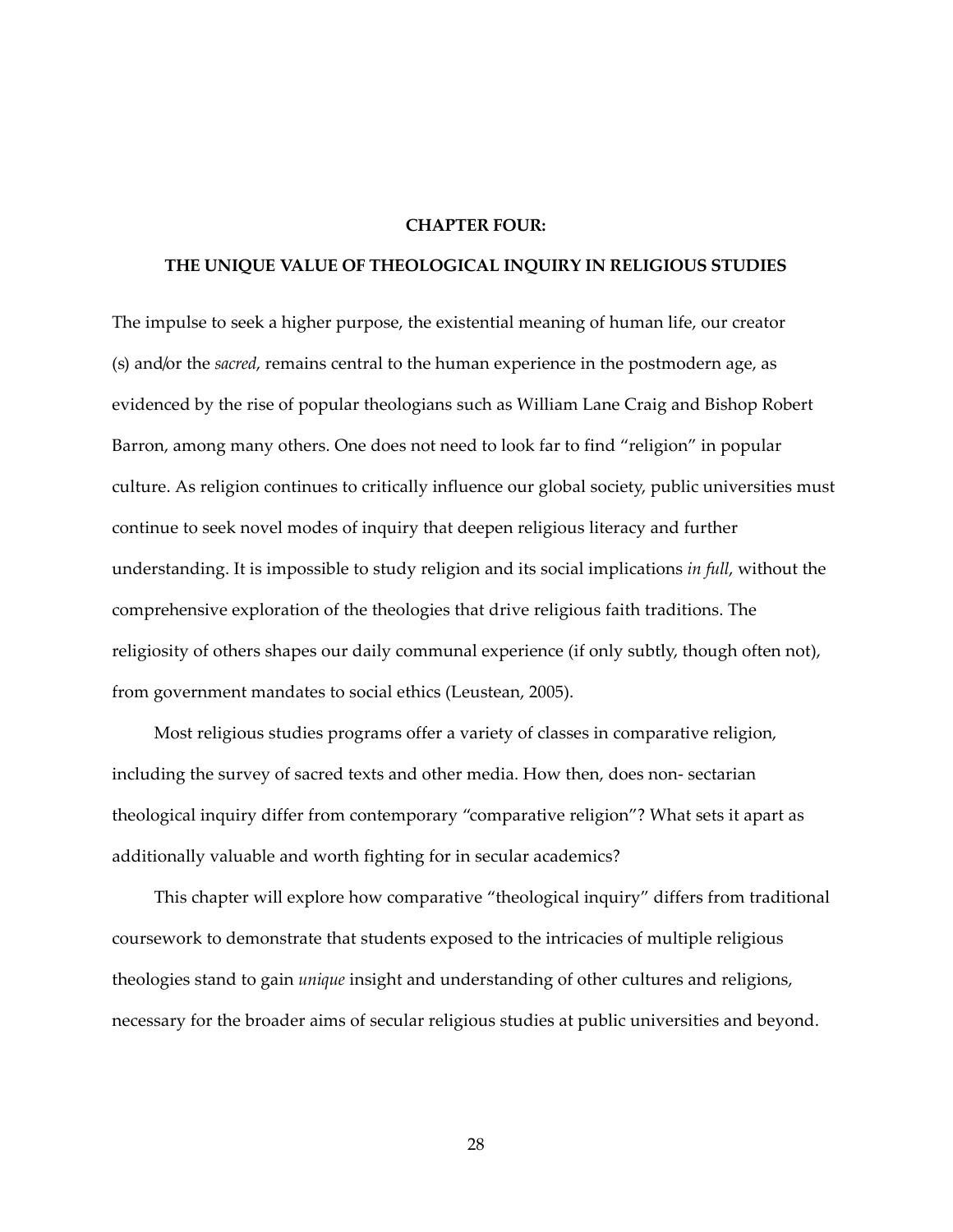#### **4.1 Theology, Peacebuilding and Conflict Resolution**

According to Susan Hayward, Associate Director for the *Religious Literacy and the Professions Initiative* at Harvard, in "Religion and Peacebuilding: Reflections on Current Challenges and Future Prospects", a special report by for The United States Institute of Peace (USIP), the role of religious insiders (including laypeople and clergy) from varying religions often plays an integral role in peacebuilding initiatives (2012). Quoting Scott Appelby on the value of the religious perspective, Hayward writes:

religious actors build peace when they act religiously, that is, when they draw on the deep wells of their traditions, and extract from those depths the spiritual instincts and moral imperatives for recognizing and embracing the humanity of the other; and, when they employ the distinctive ritual and symbolic and psychological resources of religion for transforming the dream of a common humanity into a tangible, felt reality" (Appleby as cited by Hayward, 2012, pg. 5).

Certainly then, an academic understanding of the theological underpinnings of individual religions should play a vital role in religious studies, religious conflict resolution and cultural-religious awareness in general, affording students greater opportunities to become acquainted with the ethical underpinnings common to most major religions and furthering inter-religious discussions on a "global ethic" (Aquino, P. 2011).

In her chapter entitled, "Religious Peacebuilding", Maria Pilar Aquino, former Professor Emerita in the College of Arts and Sciences at SDU and renowned liberation theologist, addresses the value of theological studies in effecting change, stating, "students of religion and theology develop or enhance capacities and skills for effective intervention in situations of destructive conflict and violence" (2011, pg. 594).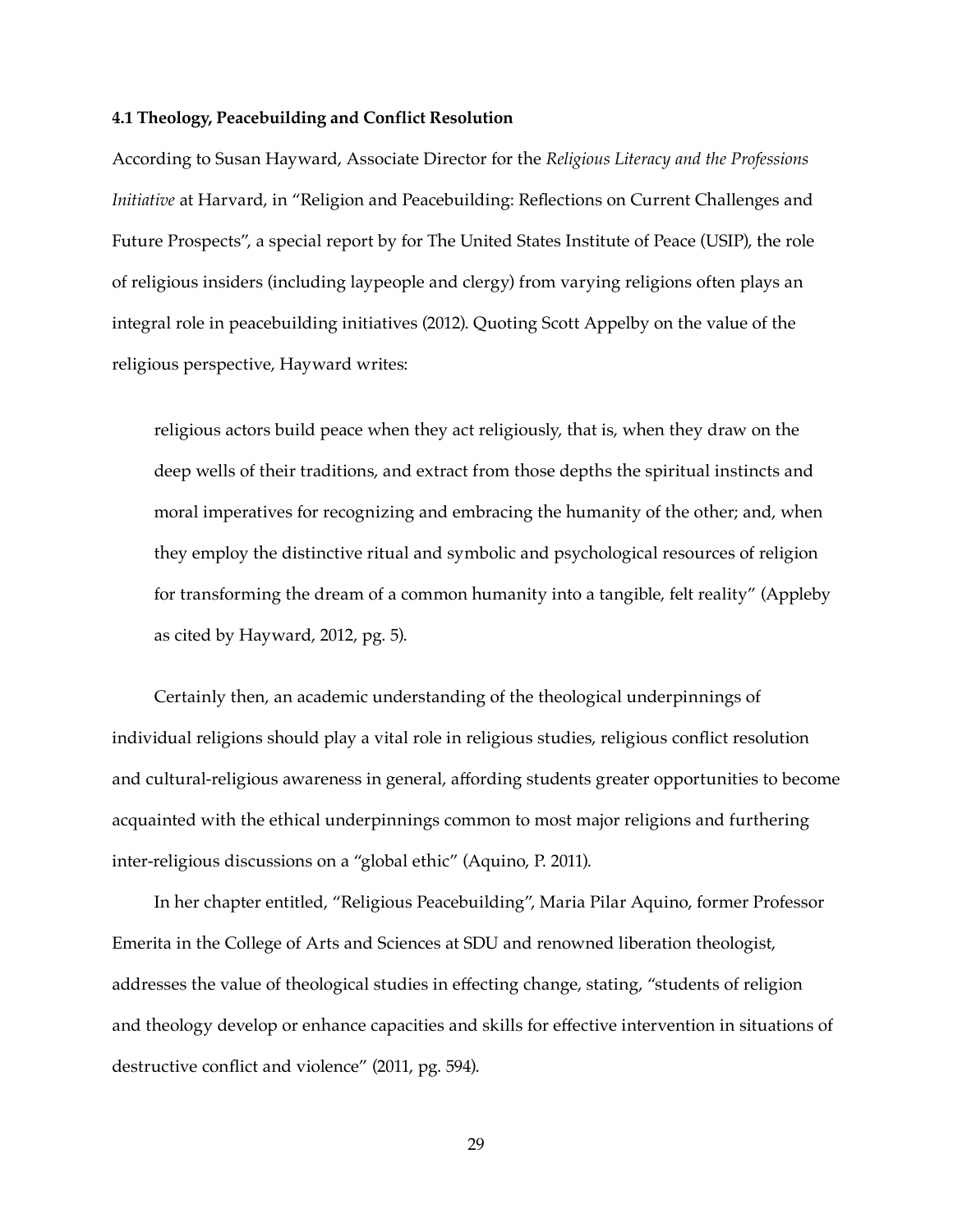It is not enough in the current age to rely on designated governmental and NGO agencies to mobilize global peacebuilding efforts; I submit that religious studies departments in public universities have an equally substantial opportunity and obligation to ignite future action through deeper awareness. We can see from the insights of Aquino and Hayward that there is a growing trend towards multidisciplinary cooperation in global efforts for religious peacebuilding; the study of religion already plays a significant role in furthering this cause but could go further.

Below, Aquino addresses the vital role of religion, religious actors, and scholars alike:

As a dynamic process that involves a multiplicity of actors, religious peacebuilding not only embraces those religious actors but also those who work as "legal advocates for religious human rights, scholars conducting research relevant to cross cultural and interreligious dialogue, and theologians and ethicists within the religious communities who are probing and strengthening their traditions of nonviolence" (Little and Appleby 2004: 5). Scholars of religion and theology contribute to the eradication of social injustice by articulating in religious terms visions, values, and the resources of religions as a common ground for justice and peace. From the setting of one' s own religious tradition, one engages in developing interpretive frameworks and practices that promote change. (2011, pg. 578)

Highlighting the vital role religious studies can play in building religious literacy through comparative studies (argued here "theology"), Wesley Wildman addresses the larger aims of peacebuilding and countering extremism in his book, *Religious Philosophy as Multidisciplinary Comparative Inquiry*, writing: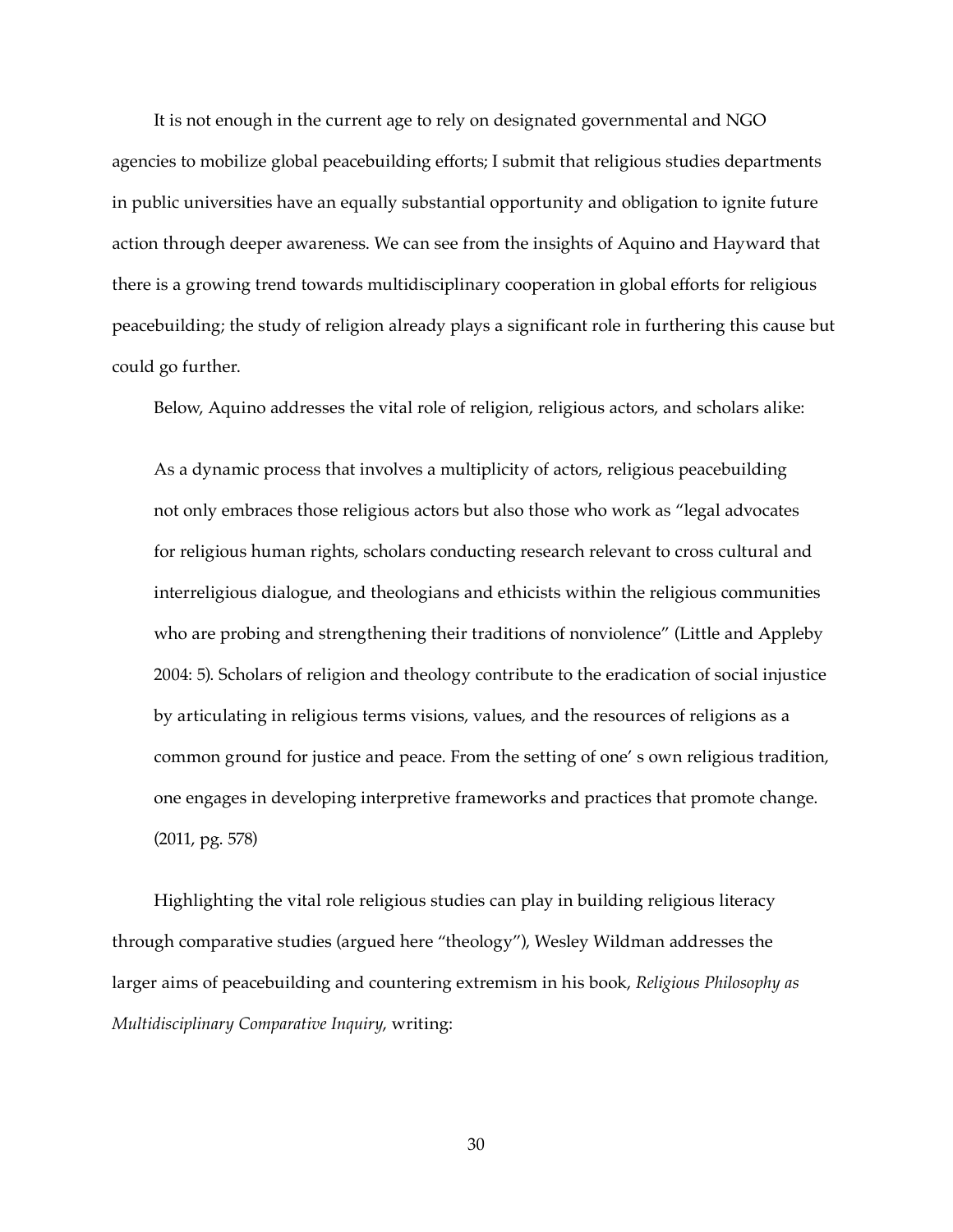Flowing out of this fundamental intellectual goal is a little discussed but pervasive practical goal: to inform people about religion so as to increase mutual understanding and global security, and to guide diplomacy and political policy decisions. Religion has always had a politically and socially explosive character and wars driven by religion have been common in human history as a result. Political tensions and cultural misunderstandings are frequently exacerbated by ignorance of the points of view of those involved, and those points of view almost always have a religious dimension. Ignorance of religion is as dangerous as religious extremism, and equally infuriating to those negatively affected by it. The academic study of religion has a crucial role to play in alleviating the problem of ignorance, just as religions themselves must tackle the problem of extremist violence (2010, pg. 15) …This is a nontrivial problem. The growing scarcity of serious comparativists and the decentralization of the humanities within religious studies has robbed many departments of a feasible core identity. When departmental members identify more strongly with a home discipline such as sociology or anthropology or history than with religious studies as such, the basis for a department becomes questionable. This is the price of exchanging the original vision of religious studies-as a truly multidisciplinary venture embracing the humanities and the social sciences-for the coveted credibility of modeling the field after the social sciences and history alone. (2012, pg. 15)

In their contribution to *The Oxford Handbook of Religion*, *Conflict and Peacebuilding*, Heather DuBois, Assistant Professor at Stonehill College and Janna Hunter-Bowman, Associate Professor of Peace Studies and Christian Social Ethics at the Anabaptist Mennonite Biblical Seminary, and specialists in the field of peace studies and theology, state: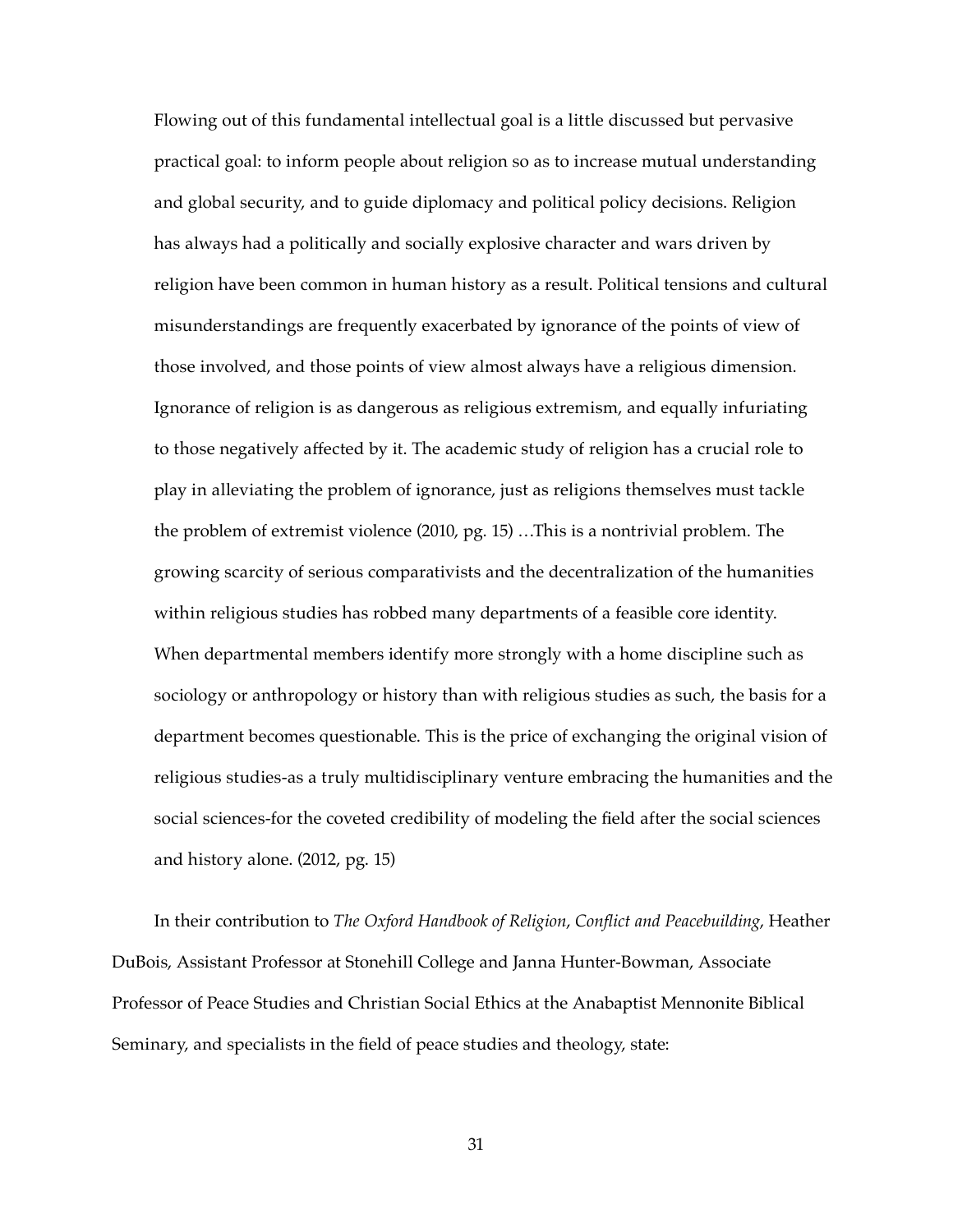We found, from our different vantage points, that a lack of deep appreciation for theologies—embodied as well as verbal—limits understanding of social change processes, skews interpretations of religious actors, and undermines positive outcomes of peacebuilding. Now situated at the intersection of peacebuilding and theology, we see that this gap in the practice of peacebuilding exists also in the academy. Therefore, we argue for explicit, theoretically robust, and practically grounded theological reflection".

The authors outline an approach to academic theological engagement that includes the expansion of elements such as "cosmologies, sacred texts, stories of exemplars" to the role of eschatological beliefs in "psycho-spiritual experiences related to conditions of violence and peace. In short, peacebuilding would benefit from reflection on the processes by which people discern and ascribe language to events and ways of being that a community or tradition has not previously encountered or may still not understand" (2015, pg. 569).

Students are already exposed (very generally) to various ideologies and religions in their typical coursework and are often asked to evaluate material from a personal perspective. "Theology" (comparative) is a natural extension of this exercise. Here, the study of "theology", in its primary form- as discourse on the nature of the "sacred" (and all that entails) according to specific faith traditions, is approached from within, not *from*, distinct religious perspectives. In this sense, theology (comparative) differs from comparative religion in that it involves direct inquiry into the various interpretations and experiences of "lived faith", by directly engaging religious texts, other media, religious leaders and experts. The student can participate in theological dialogue as a practitioner might, with the intention of better understanding that perspective, but not necessarily subscribing to it.

Lucian Leustean, Reader in Politics and International Relations at Aston University, calls for a holistic theoretical approach to the multidisciplinary study of religion and politics,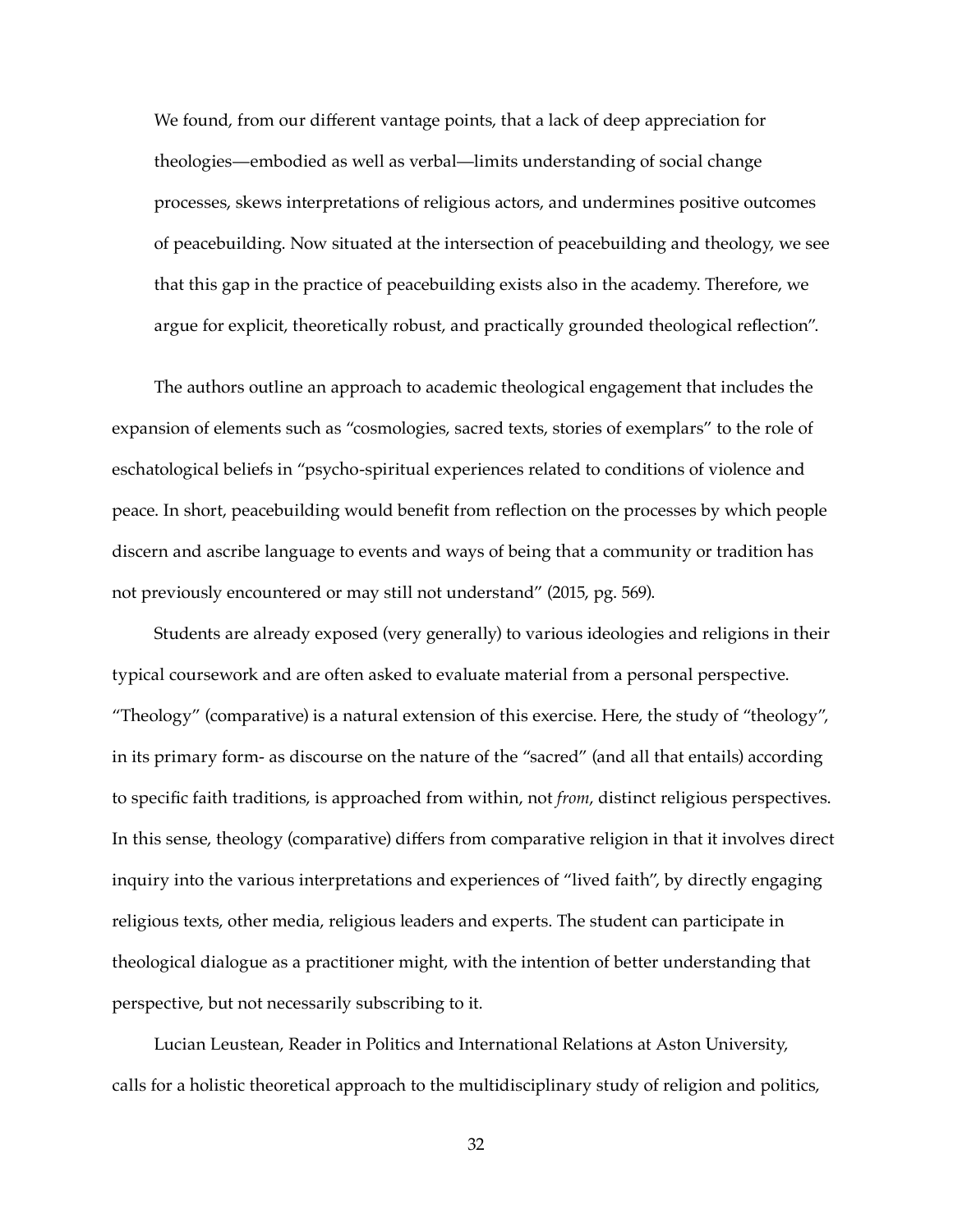recognizing the need for "ethnosymbolic" (insider) perspectives for better understanding the motivations of individuals within religious groups, and their subsequent effects on political structures (2005, pg. 370).

The author suggests that attention to the role of the "individual" (in terms of religiosity) has been largely neglected in modern theories of religion and politics; stating that, "an integrative theory analyzing the connection between religion and politics takes into account the role of myths and symbols from the perspectives of both individuals and ethnic communities" (Leustean, 2005, pg. 364). Myths and symbols are the core elements of "ethnosymbolic" studies and are often the foundation for or result of the sacred transmissions of religious theologies.

And finally, on the overarching benefits of overcoming logistical challenges and establishing legitimate comparative [theological] inquiry in religious studies, apart from specific peacebuilding aims, David Cheetham suggests:

the possibility of undertaking meaningful comparisons between different cultural traditions but that comparative study can be interpreted as a legitimate academic practice. That is, comparative studies can be carried out for their own sake without the presupposed agenda of finding fruitful avenues for interfaith dialogue. (2005, pg. 18).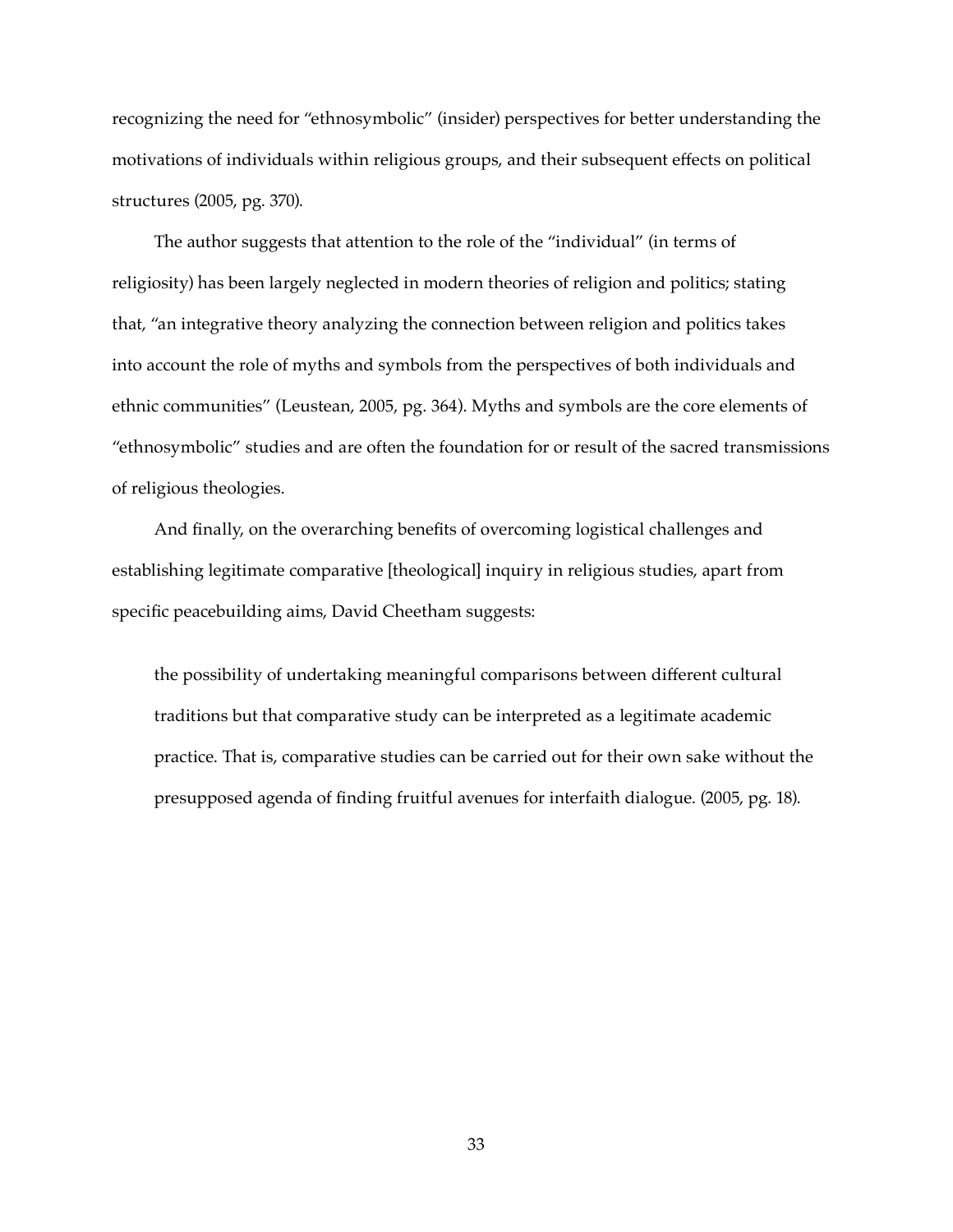#### **CONCLUSION**

The principal objective of the public university is the betterment of humanity through education. To that end, there is no higher ideal for public educators than the dynamic facilitation of peace building. This is what public education is presumably always working towards. "Theology" is a relatively new academic approach to peace building and therefore still marginalized to a large degree in secular universities. Vigorous inquiry into the intrinsic value of "theology" in secular academics, as well as additional research regarding pedagogical strategies, are worthwhile and necessary towards furthering excellence in religious studies in the public university.

As stated by David Cheetham, David Ford, Wesley Wildman and Maria Pilar Aquino among others, comparative inquiry into the "big questions" (including theology) must not be allowed to wither, or worse, die out in the face of scientism, if the public university aims to contribute in a meaningful way to peacebuilding and conflict resolution in our global society. Regarding the role of public education David Ford suggests:

That complex task needs to be resourced as richly as possible, able to draw on many traditions of wisdom-seeking, both religious and secular, and it is crucial that these traditions be academically mediated through relevant disciplinary and cross-disciplinary thinking, argument, teaching and research

Further, according to Leslie Griffin, it *is* entirely possible to integrate speculative "theology" into religious studies curricula towards more well-rounded and comprehensive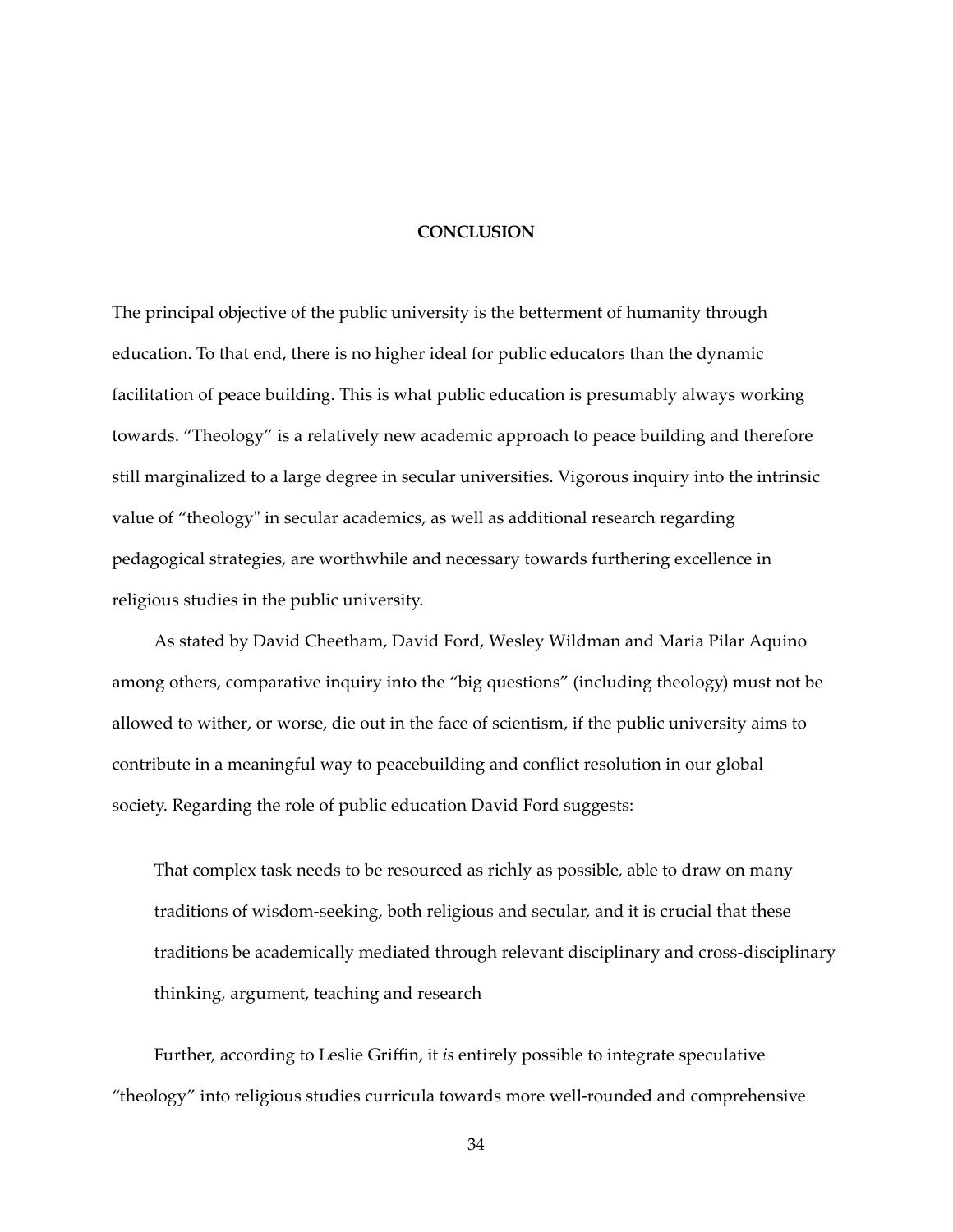coursework, while honoring the secular academic values and obligations of the public university— as long as theological inquiry begins from a non-sectarian, comparative perspective— it meets the legal constitutional obligation of teaching *about* and not *of* religion.

Scholars such as Kevin Schilbrack, suggest that the study of theology can be managed pedagogically in the secular setting in similar fashion to other disciplines within the humanities that employ "constructive" modes of inquiry (ethics, political philosophy etc.), providing the notion of "theology" as a strictly Christian discipline is dispelled once and for all.

While lengthy, the following moving commentary on the potent role and great necessity of "theological" inquiry in the public University, offered by David Ford, Emeritus Regius Professor of Divinity Emeritus, University of Cambridge and Fellow of Selwyn College, cannot be overlooked, and is particularly fitting to close this paper:

Relatively few of the world's universities have what I consider by far the best way engage academically with the religions in a university. That is to cultivate theology as awisdom-seeking inquiry open to all. There are four key elements in this sort of theology: **• Firstly**, it pursues questions of meaning, truth, beauty and practice raised by, about and

between the religions, and it can be both critical and constructive**.**

**• Secondly**, theology has responsibilities towards the whole range of academic disciplines that have to do with the religions, so it best flourishes in interaction with other fields of inquiry and with what are sometimes called the areas of religious studies or study of religion. It is good that the Faculty of Theology here [Cambridge] will soon change its name to the Faculty of Theology and Religion.

**• Thirdly**, it also has responsibilities towards the living religious traditions to which billions of people belong, to help those traditions in their scriptural and historical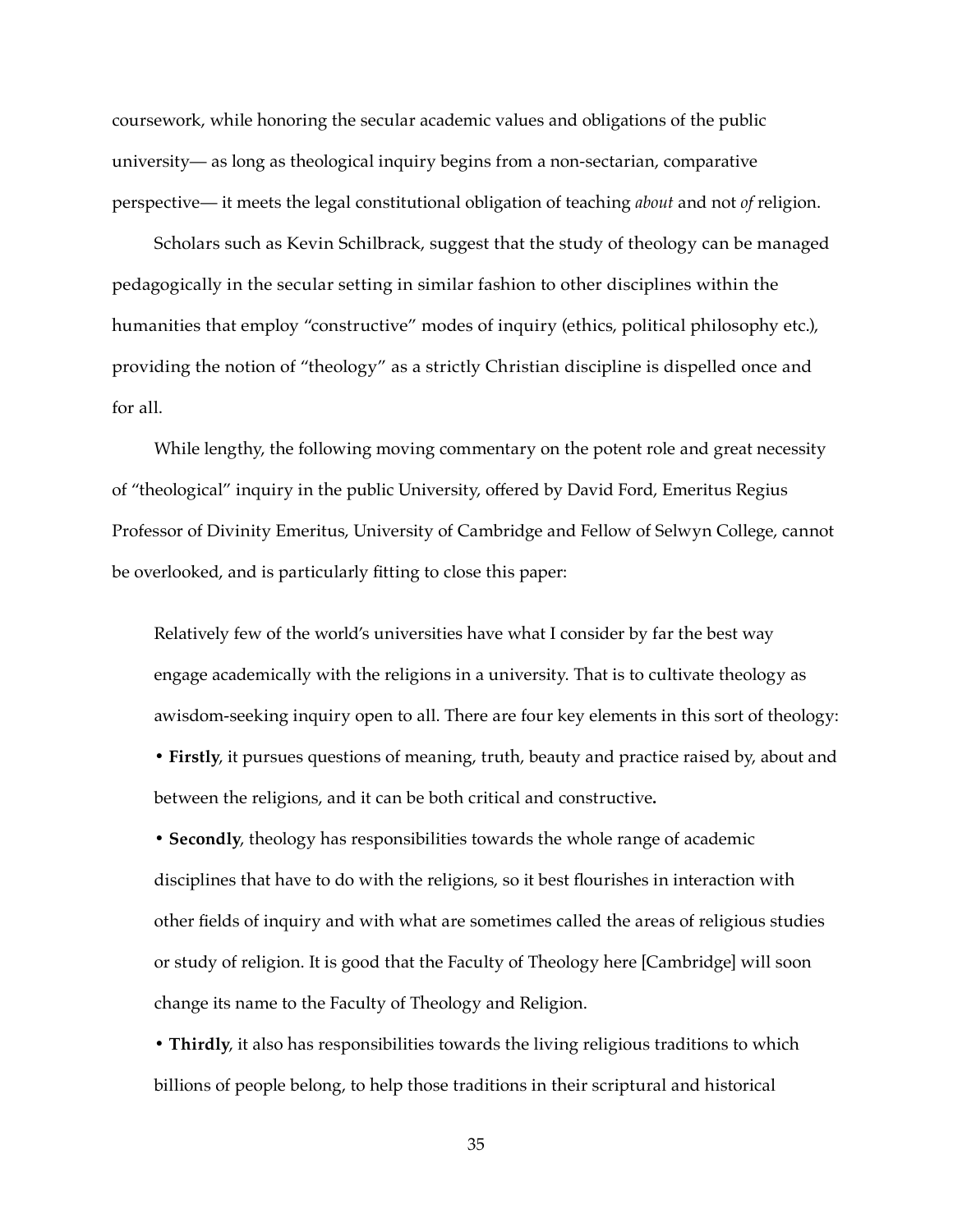understanding, in their wisdom-seeking engagement with other religious and nonreligious traditions and with modernity, and in their critical and constructive thinking.

…But to have members who pursue theology in a university setting is a huge resource for any tradition, and ideally that setting is one where they can engage with those who belong to many religious traditions or none, and with the full range of academic disciplines.

• **and, fourthly**, theology has responsibilities towards the common good of society – local, national and global. (2017, pg.3)

The present study offers only a broad survey of the potential role of "theology" in the public university. Ideally, a wide view such as this can help contextualize relevant problems and possible topics for future research. At a minimum, the present study seeks to affirm the plausability and value of theological inquiry and discourse in secular academics. We have demonstrated that "theology" need not be intellectualized as an essentially Christian/sectarian endeavor. Purely philosophical modes of theological inquiry exist (ed) before and outside of Christian theology. Additionally, "theology" is vital in several non-Christian religions.

"Theology" can be nonsectarian in its aims, is comparable to other "deep-thinking" academic disciplines, and does not necessarily violate secular academic principles or constitutional obligations. Theological coursework can be an explorative, comparative "encounter" with religious texts and doctrines that fosters a deeper understanding of how "theology" moves adherents to action in the world— both individually and in communion. The ideal format for the study of "theology" (comparative, philosophical, essential) is likely textual criticism, expert testimony, dialectic, and classroom discourse. "Theology", when thoughtfully undertaken in secular academics, not only belongs in the public university, but may be indispensable for fulfilling the highest ideals of public education.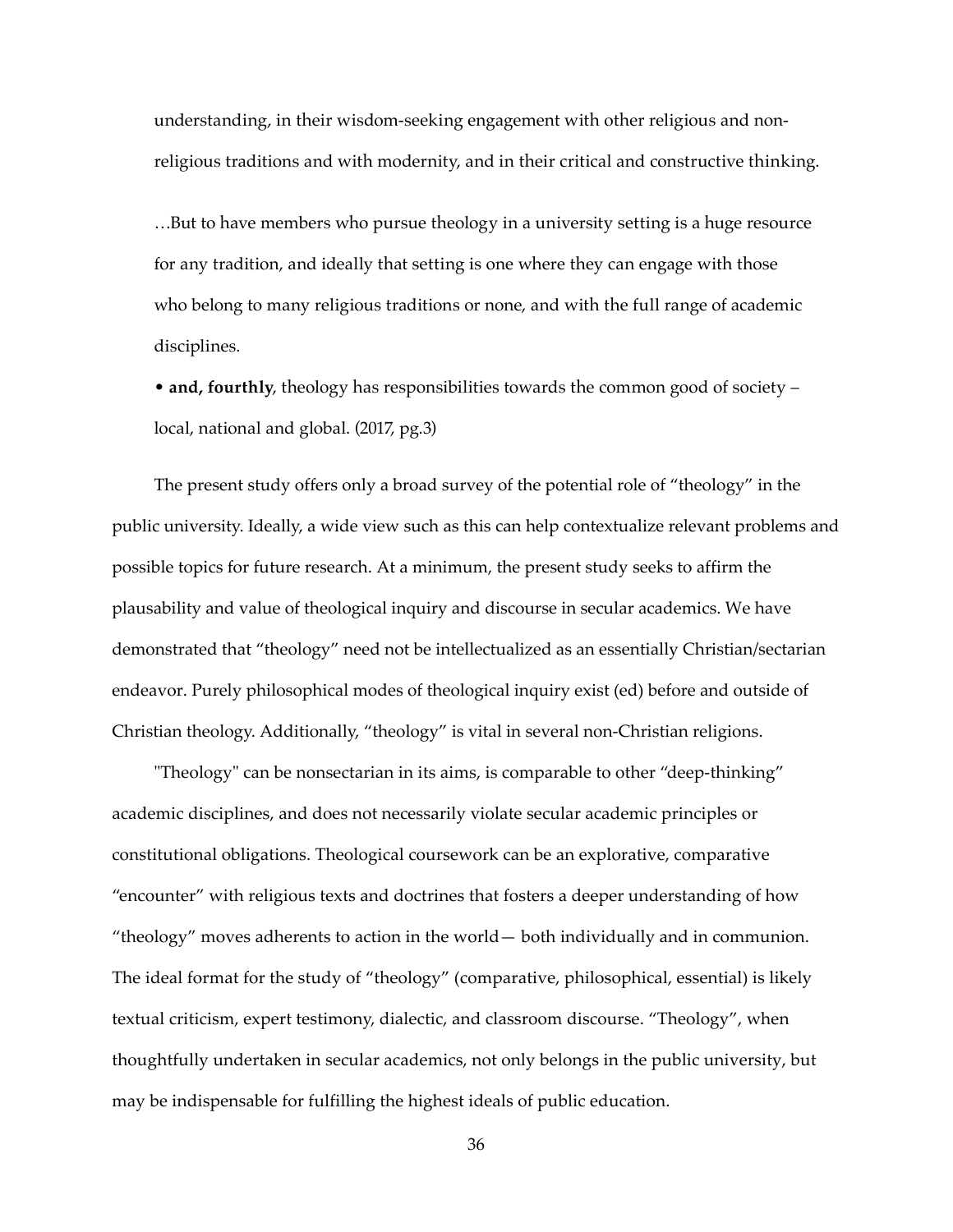## **REFERENCES**

- Abd-Allah, U. F. (2008). Theological dimensions of Islamic law. In The Cambridge Companion to Classical Islamic Theology (pp. 237–257). Cambridge University Press. https://doi. org/10.1017/CCOL9780521780582.013
- Aquino, Maria P. (2012). "Religious Peacebuilding". In Andrew R. Murphy (Ed.), *The Blackwell Companion to Religion and Violence*. Hoboken: Blackwell Publishing.
- Asghar-Zadeh, Darius. (2019). "Interreligious Peace Building Through Comparative Theology". International Journal on World Peace (Vol. 36, Issue 3). Paragon House Publishers.
- Betul Avci. (2018). "Comparative Theology: An Alternative to Religious Studies or Theology of Religions?". Religions 2018, 9(3), 83; https://doi.org/10.3390/rel9030083.
- Cheetham, David. (2005). "The University and Interfaith Education". Studies in Interreligious Dialogue 15(1):16-35.
- Clooney, F. (2003). Restoring "Hindu Theology" as a Category in Indian Intellectual Discourse. In The Blackwell Companion to Hinduism (pp. 447–477). Blackwell Publishing Ltd. https://doi.org/10.1002/9780470998694.ch22
- DuBois, H.M.& Hunter-Bowman, J. (2015). "The Intersection of Christian Theology and Peacebuilding". Edited by R. Scott Appleby, Atalia Omer, and David Little. *The Oxford Handbook of Religion, Conflict, and Peacebuilding*, Oxford Press.
- Ford, David F. (2017). "The future of theology at a public university". Verbum et Ecclesia, 38(1), 1-6. https://dx.doi.org/10.4102/ve.v38i1.1807.
- Giddy, Patrick. (2011). "Why Theology Can and Should be Taught at Secular Universities: Lonergan on Intellectual Conversion". Journal of the Philosophy of Education. 45. 527-543. 10.1111/j.1467-9752.2011.00807. x.
- GOSHEN-GOTTSTEIN, A., & KORN, E. (Eds.). (2012). Jewish Theology and World Religions. Liverpool University Press. https://doi.org/10.2307/j.ctv1rmkpn
- Griffin, Leslie, C. (2000). "We Do Not Preach, We Teach.": Religion Professors and the First Amendment" (2000). Scholarly Works. Paper 717.Retrieved from http://scholars.law.unlv. edu/facpub/717.
- Hayward, Susan. (2012). "Religion and Peacebuilding: Reflections on Current Challenges and Future Prospects". Special Report 313. United States Institute of Peace. Retrieved from https://www.usip.org/sites/default/files/SR313.pdf